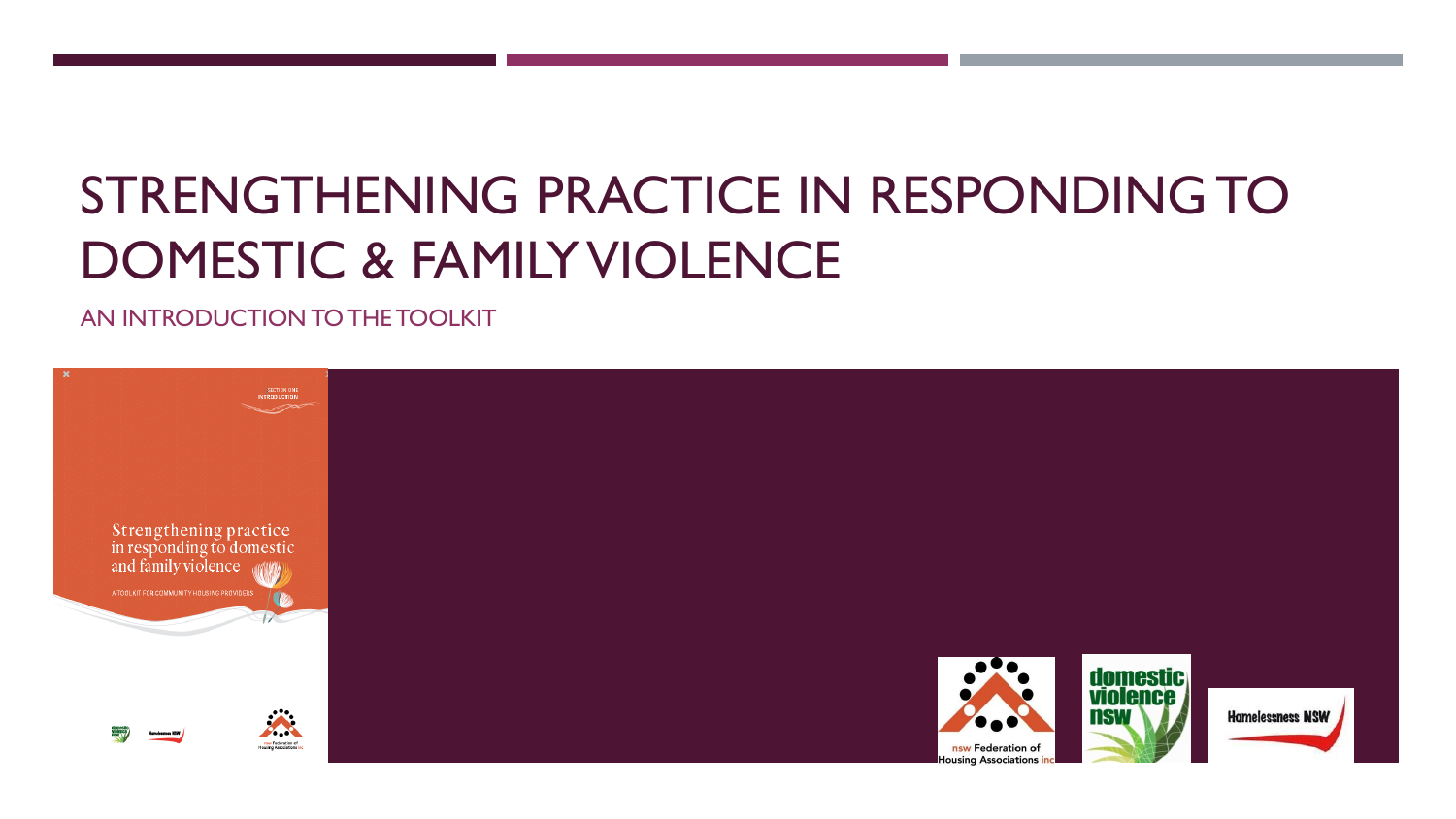#### BUILDING AWARENESS & CAPACITY TO RESPOND





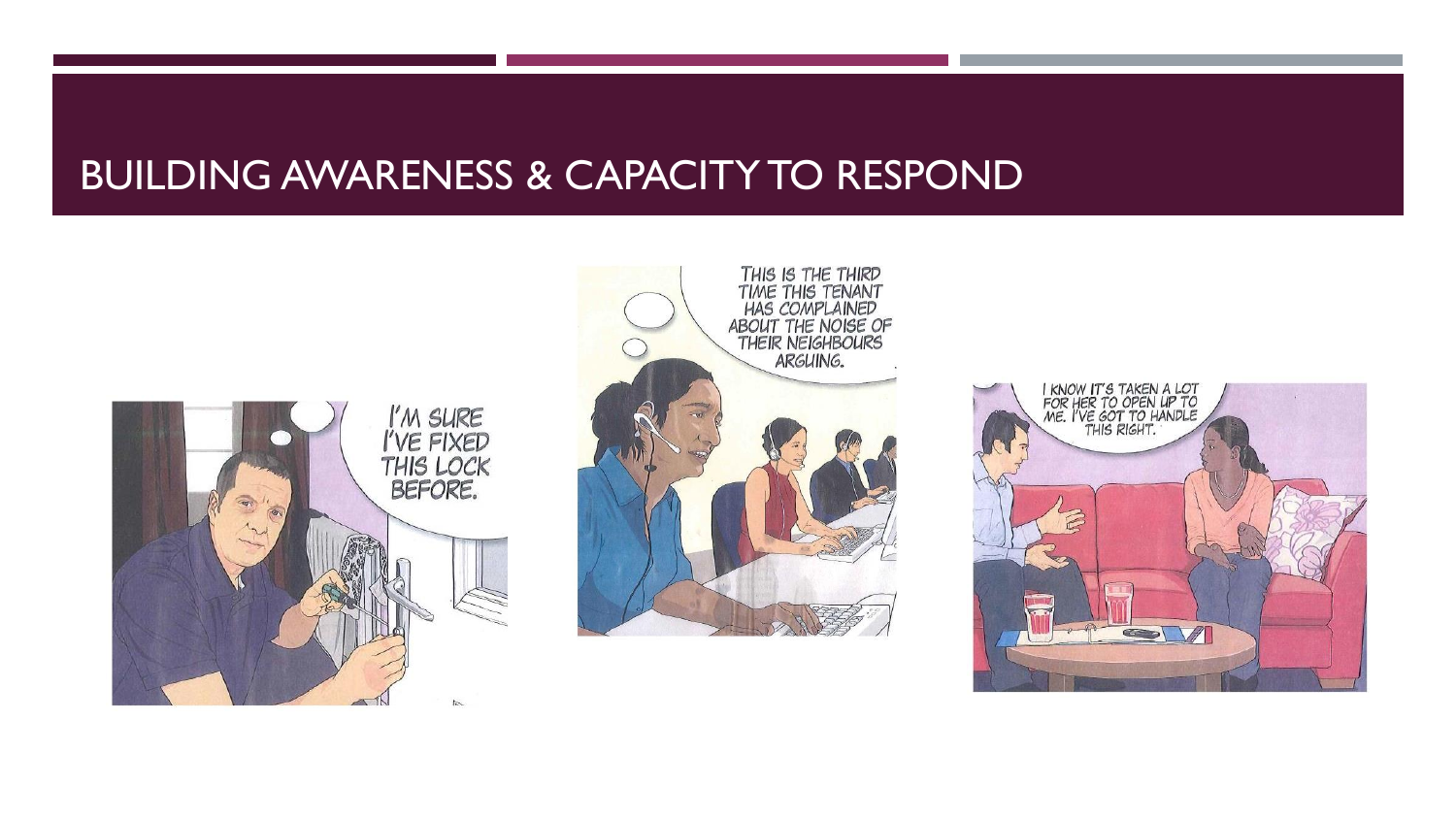#### RATIONALE UNDERPINNING TOOLKIT DEVELOPMENT

- Toolkit was piloted by 6 CHPs who have tested the tools and resources
- Key message everyone has a role to play across a CHP
- Staff need to be supported to know what to look for and what their responsibility is
- Toolkit designed to assist housing professionals better understand & respond to incidents of DFV
- Components can be customized by CHPs to fit into operating practice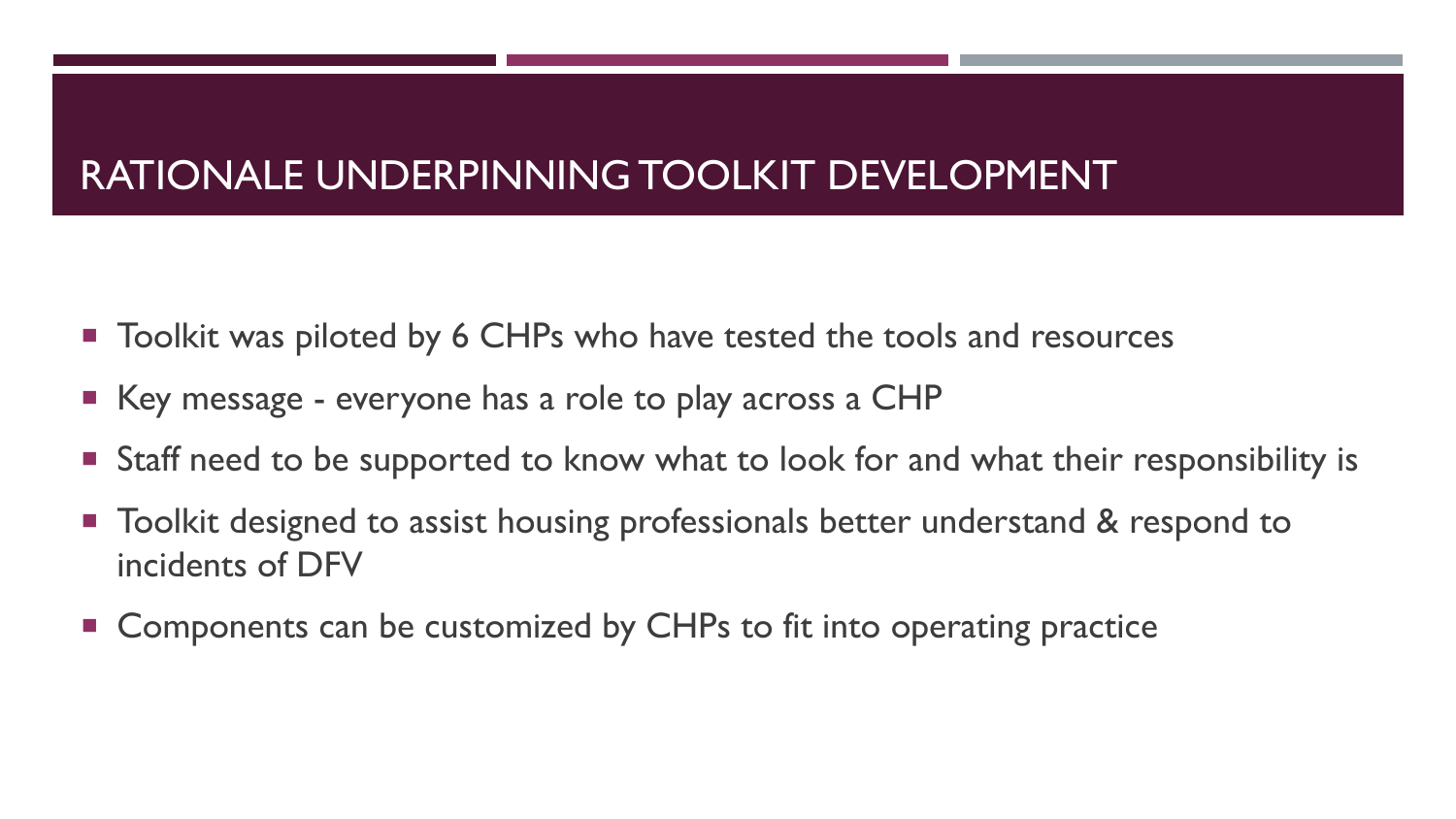#### WHAT IS IN THE TOOLKIT?

- Toolkit in 6 sections + a PowerPoint Presentation:
	- Section I Intro with template policy & 6 pathways procedures
	- $\div$  Section 2 Guidance tools and checklists
	- $\div$  Section 3 Tenant and applicant resources
	- $\div$  Section 4 Case studies
	- $\div$  Section 5 A resource for employers
	- Section  $6 A$  resource for housing professionals
	- ◆ PowerPoint presentation that can be used for staff meetings to raise awareness of DFV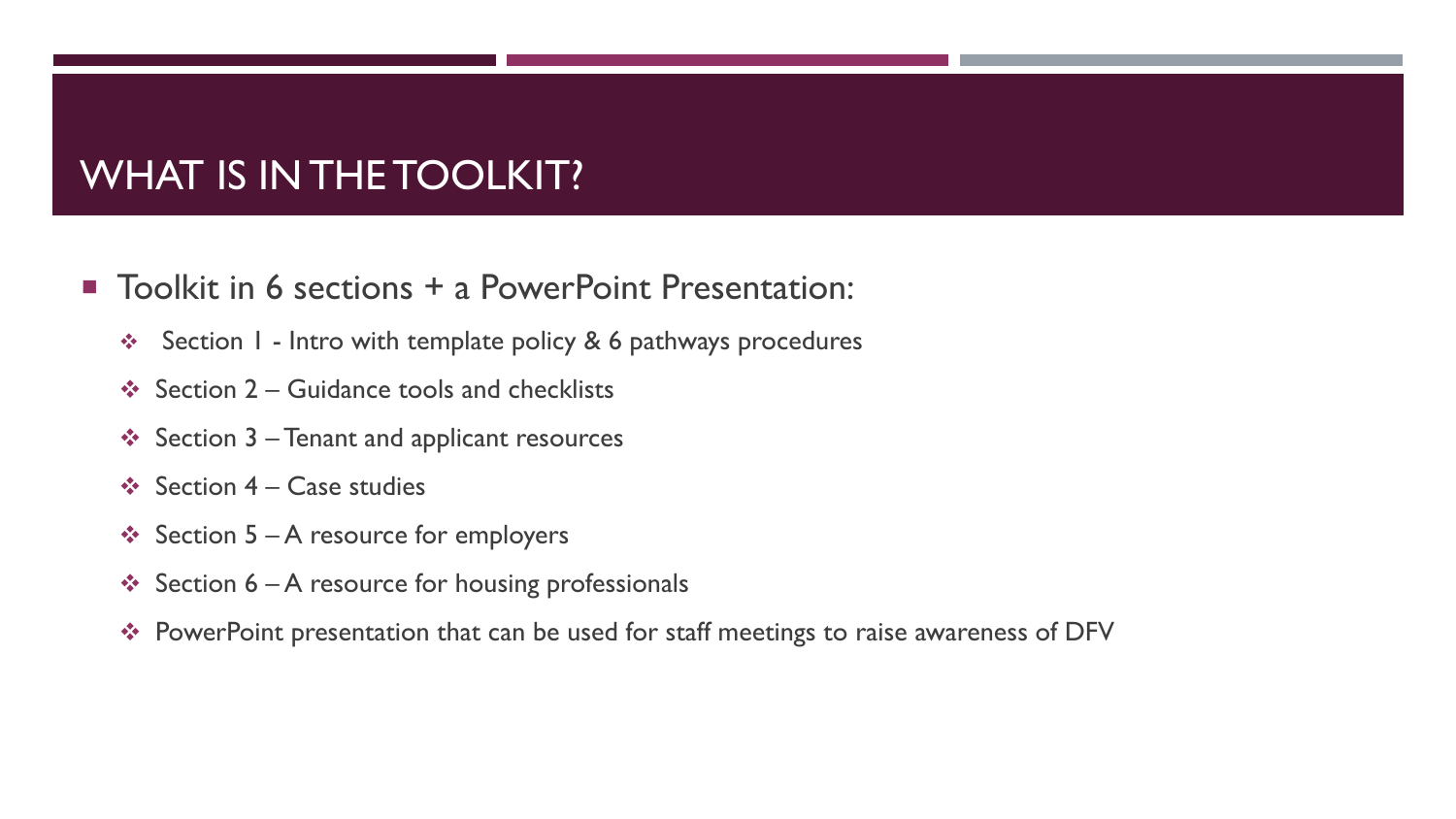#### SECTION 1: POLICY & PATHWAYS PROCEDURES

- **Template policy** identifying & responding to DFV to frame an early intervention response that all CHPs should be striving to deliver
	- ❖ Building staff skills and knowledge
	- ❖ Supporting residents to report DFV in a variety of ways
	- ❖ Making a commitment to investigate all DFV complaints received
- **Pathways procedures** 
	- $\div$  Step all staff through their role
	- ❖ Guidance if tenant chooses to stay, transfer or leave
	- ❖ Guidance on children & mandatory reporting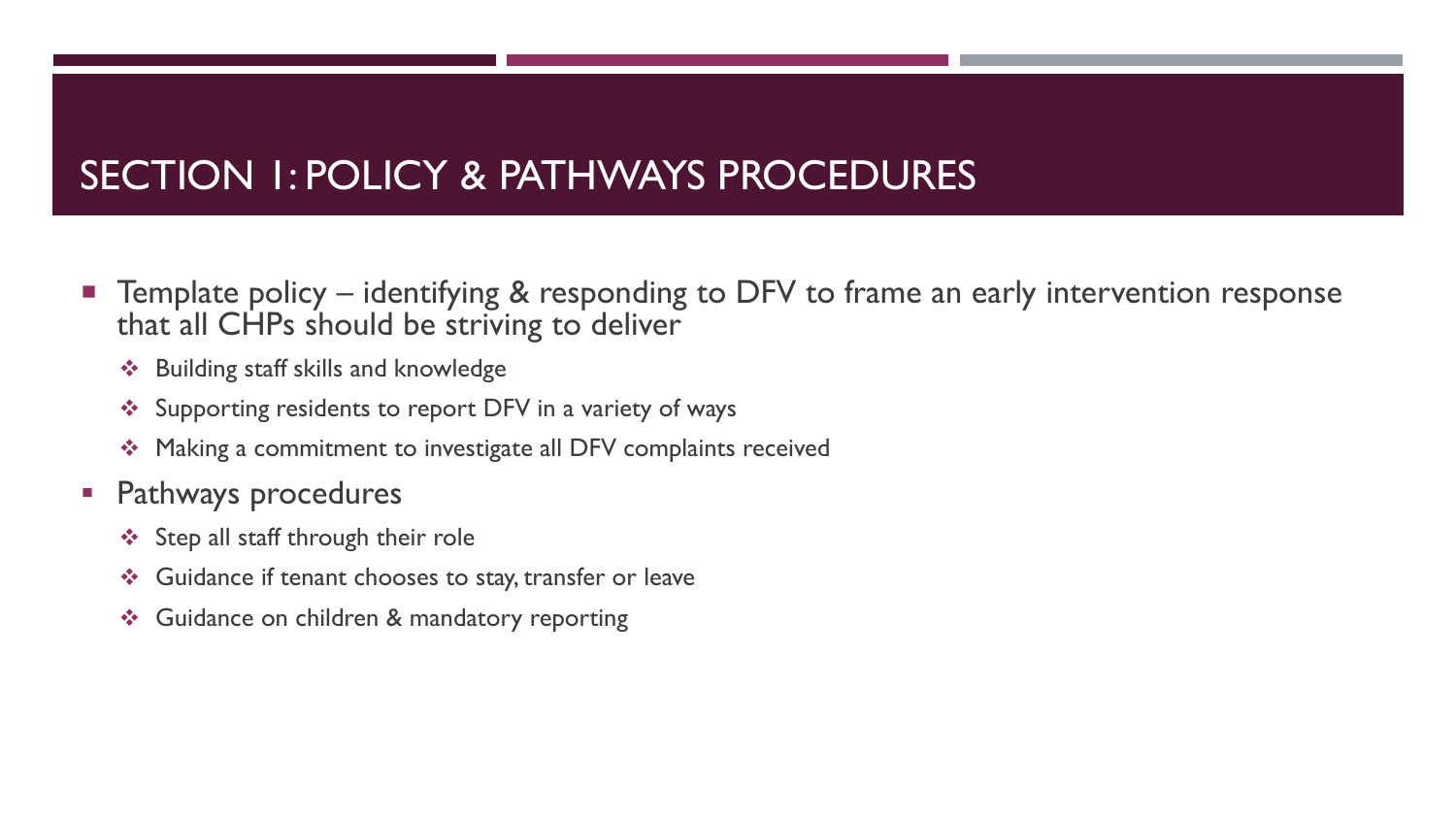## A PATHWAY: TENANT REQUESTS TO STAY



- **Provides a structure for decision points / people & services to** involve if a victim of DFV requests to stay in the property rather than leaving
- Helps to provide direction at a time where there can be high levels of stress and tension for both the tenant & the CHP
- **If Identifies actions that can taken to manage the situation with the** perpetrator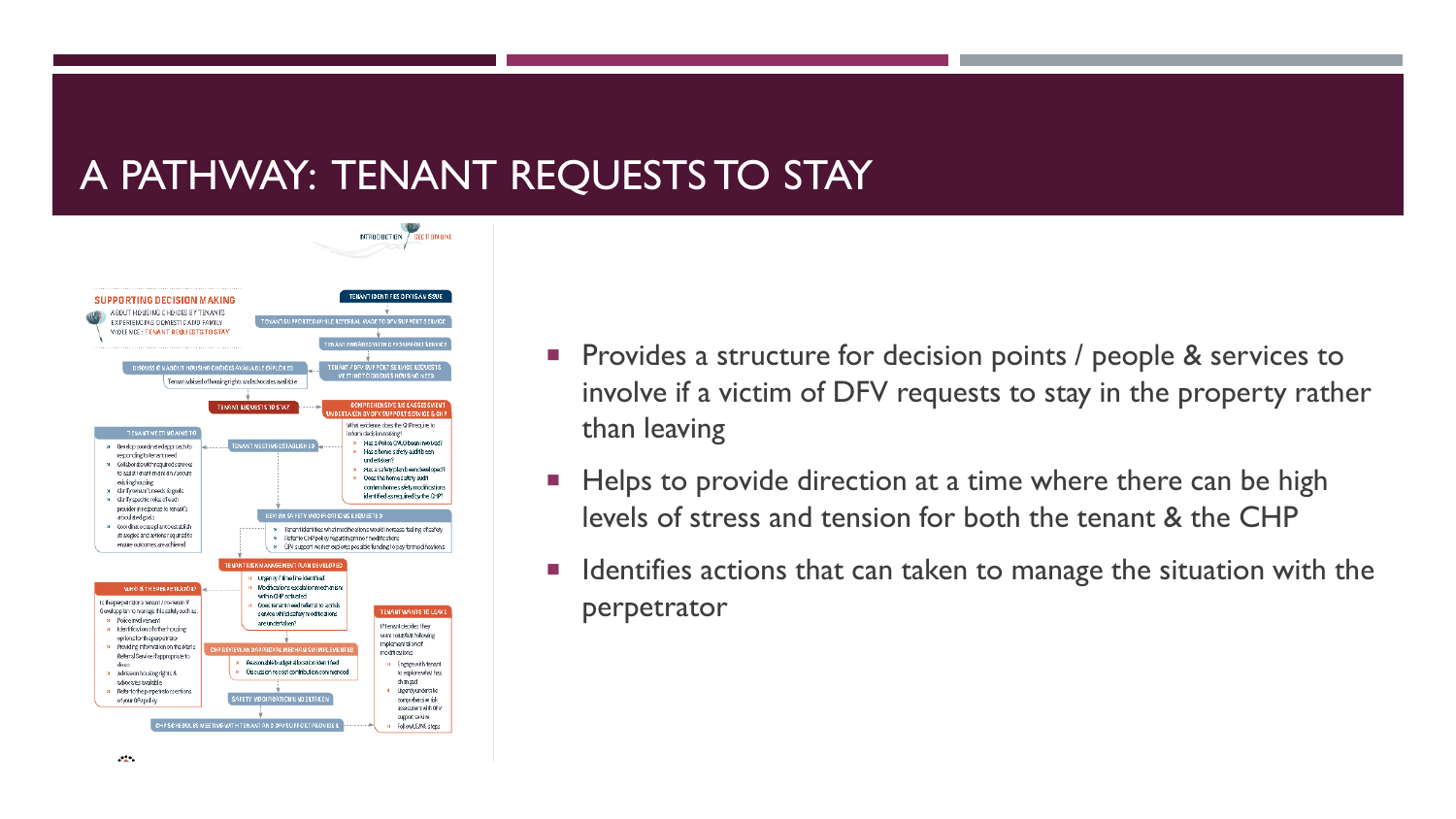#### SECTION 2: GUIDANCE TOOLS & CHECKLISTS

- Guidance tools & checklists include:
	- $\cdot\cdot\cdot$  Issues of concern that could indicate DFV prompt sheet that could be used as part of staff training / team meeting discussions
	- $\bullet\!\!\!\!\bullet\!\!\!\!\bullet\!\!\!\!\bullet$  Supporting decision making checklist tenant requests to stay checklist to guide planning decisions about modifications to increase safety in the property
	- Home Safety Assessment Checklist stand alone house
	- Home Safety Assessment Checklist apartments / units
	- $\cdot$  Guidance notes assist CHPs with hints & tips about what to consider when conducting a property safety audit
	- ❖ Managing DFV within a CHP WHS responsibilities checklist
- A CHP might choose to include the home safety checklists into their procedure that they have established to inform decisions about home safety modifications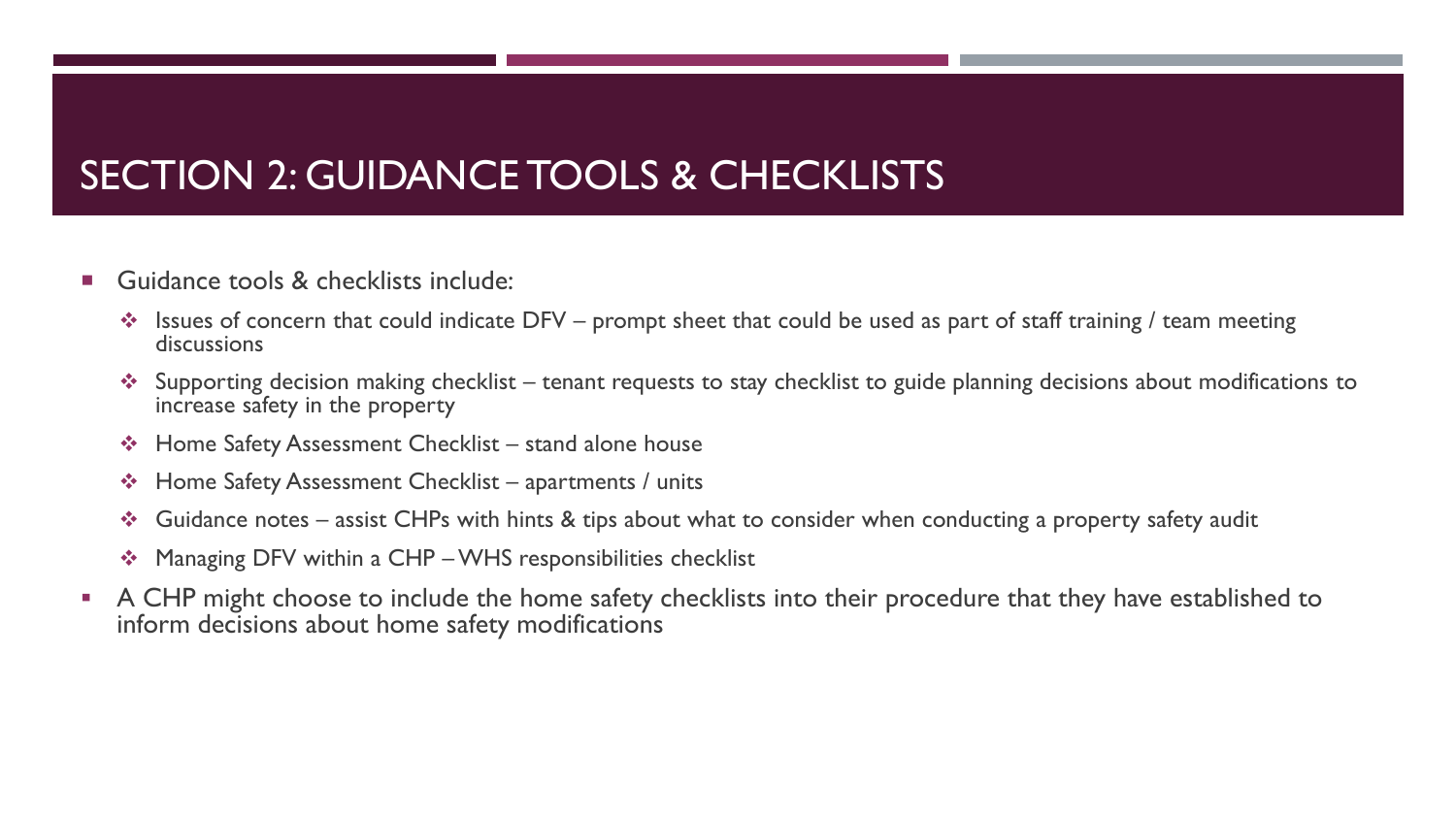#### $A \leq 5$ **GUIDANCE TO OLS AND CHECKLISTS / SECTION TWO**

#### Home safety assessment checklist stand alone houses

The home safety assessment can be undertaken by any community housing employee and given to the relevant housing/tenancy worker in your organisation

 $\mathbb X$ 

| <b>OUTSIDE</b> front and backyard                                        | YES<br>(bloase√i | NO<br>blase/ |
|--------------------------------------------------------------------------|------------------|--------------|
| is the street number clearly visible from the street?                    |                  |              |
| is the street number visible at night?                                   |                  |              |
| Can people see the home dearly from the street?                          |                  |              |
| Could a person be seen hiding in the yard?                               |                  |              |
| Can you stop people from getting under the home?                         |                  |              |
| is there sensorlighting installed?                                       |                  |              |
| Does the sensor lighting work?                                           |                  |              |
| Are entry and exit points adequately lit?                                |                  |              |
| Are there light timers?                                                  |                  |              |
| Boes the let tedooxhave a lock?                                          |                  |              |
| is the electricitymeter endosed in a box?                                |                  |              |
| is there an approved lock on the meter box?                              |                  |              |
| Can the garage belocked?                                                 |                  |              |
| Are bins, ladders etc. away from windows and gates?                      |                  |              |
| is there a fence or lockable gate stopping easy access to the rear yard? |                  |              |
| <b>DOORS</b>                                                             |                  |              |
| Ave external docassabid?                                                 |                  |              |
| Are the door frames solid and in good condition?                         |                  |              |
| Do all doors have good qualitylocks?                                     |                  |              |
| Do doorlockshave a single bolt system?                                   |                  |              |
| Do doorlockshave a double bolt system?                                   |                  |              |
| Are the locks in good working order?                                     |                  |              |
| Does the front door have a peephde?                                      |                  |              |
| is a security screen door installed?                                     |                  |              |
| Are sliding doors fitted with key locks?                                 |                  |              |
|                                                                          |                  |              |
|                                                                          |                  |              |



A Toolkit for Commanity Housing Providers

# A CHECKLIST: HOME SAFETY ASSESSMENT **CHECKLIST**

- **The Home Safety Assessment Checklist can be** undertaken by any community housing employee and be given to the relevant housing / tenancy worker in your organisation
- **If all t** provides a standardised structure to guide assessment of home safety to inform decision making on possible safety modifications required
- It builds consistent practice across the CHP & provides evidence of a clear & consistent assessment approach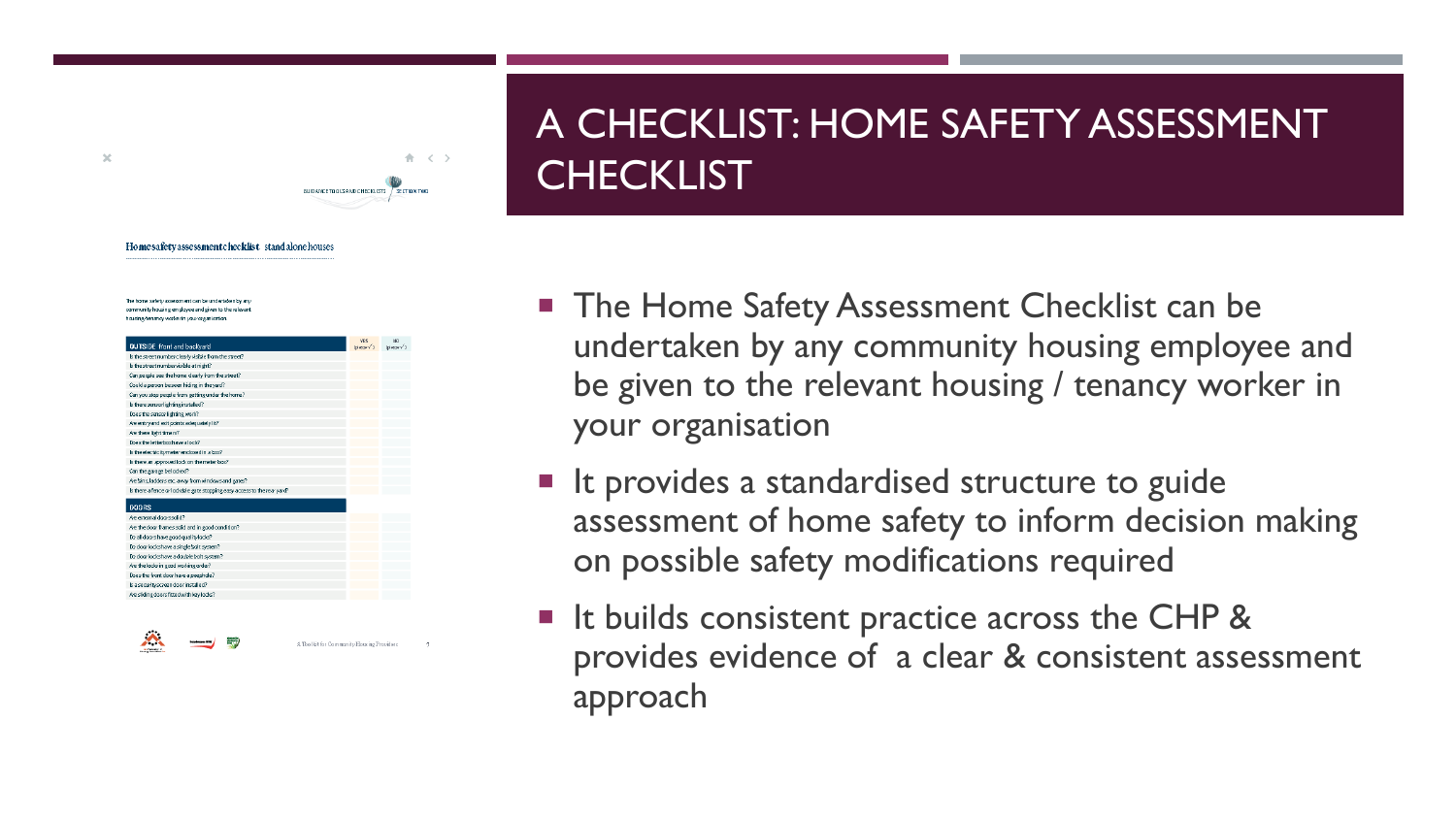#### SECTION 3: TENANT AND APPLICANT RESOURCES

- Two tenant resources have been developed to be included into all tenant lease sign up packs.
- One provides information on DFV. It identifies what a CHP might do if a tenant is experiencing DFV. It also provides advice about the range of services & supports available for victims of DFV.
- The other provides information about the range of men's DFV behaviour change programs provided across NSW.
- Incorporating both these resources into all tenant lease sign up packs enables CHPs to provide information in a safe way to victims and perpetrators. For victims, having this information available might just be the trigger they need to seek assistance. They can also state that they didn't seek the information – it was part of the sign up pack if they are challenged by the perpetrator for having such information.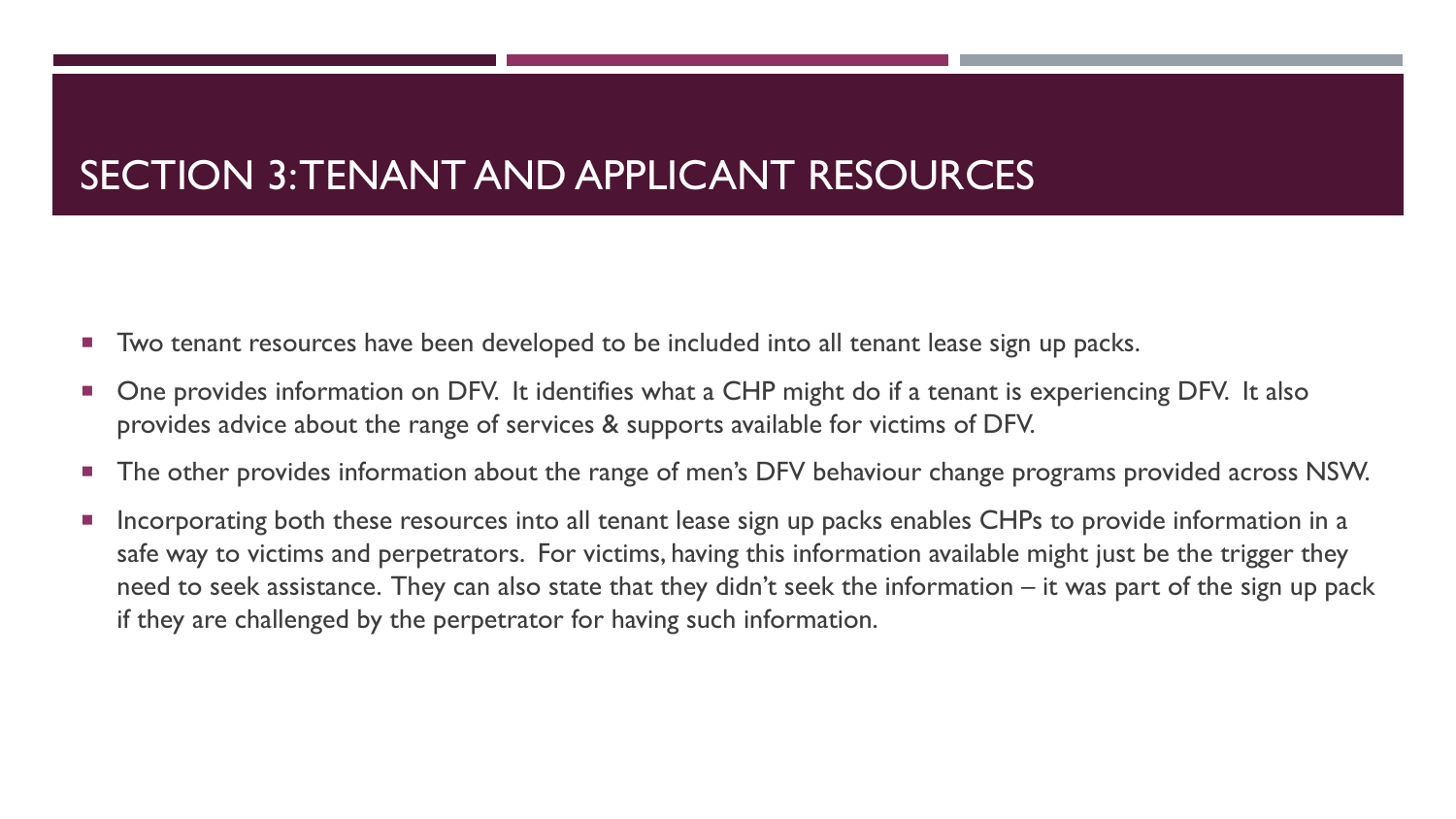#### SECTION 4: CASE STUDIES

#### **Four case studies are presented:**

- \* Paying attention to your observations
- ◆ Working with someone who has English as a second language
- **❖** Working with an SHS youth service
- **❖** Working with an Aboriginal tenant
- **Exage studies designed to be used as part of in-house staff development activities**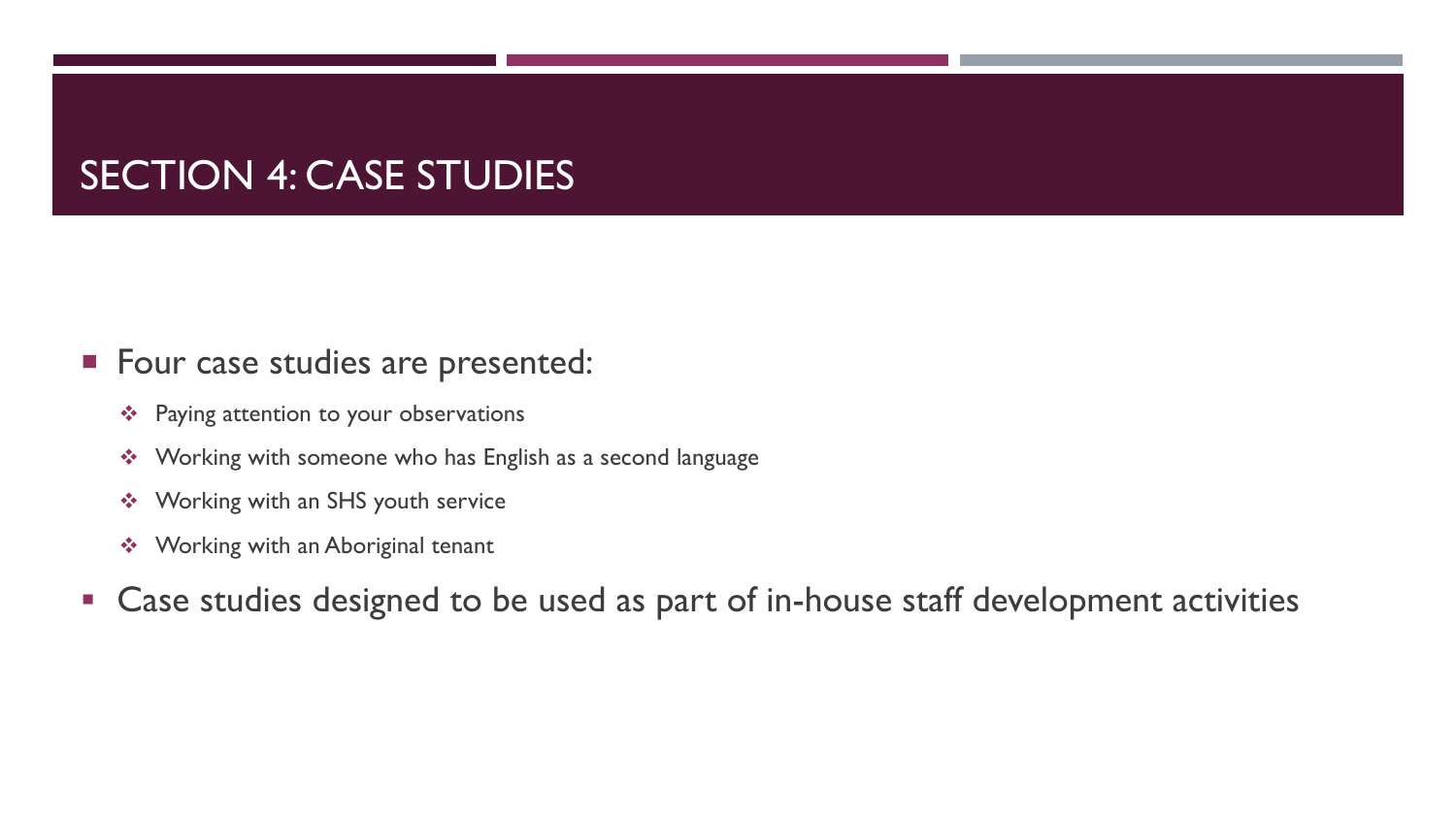#### SECTION 5: A RESOURCE FOR EMPLOYERS

- Supporting staff working with DFV resource advising of support strategies you might choose to follow as an organisation
- Guidance on the do's and don'ts for supporting employees impacted by DFV throughout the course of their work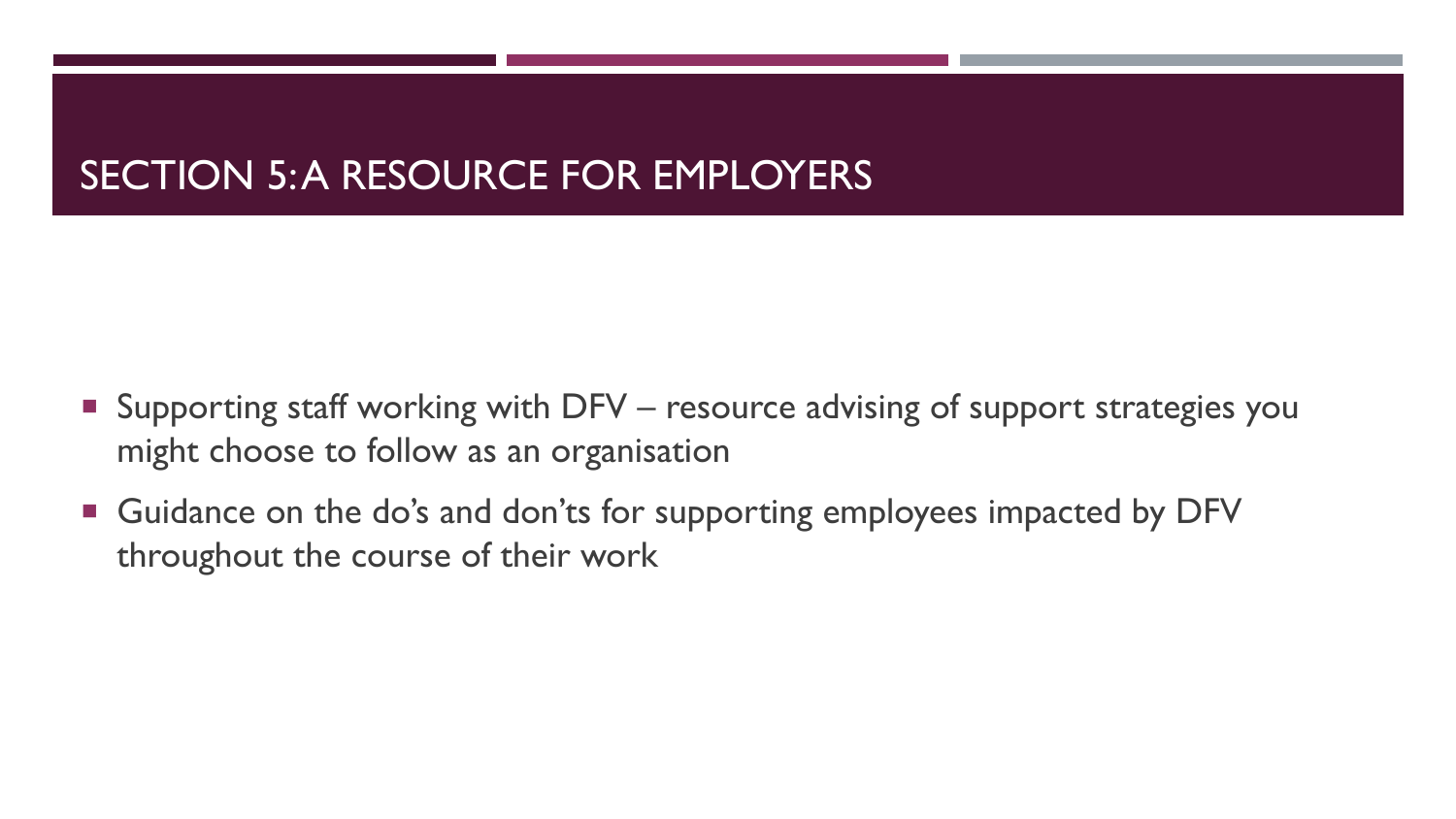#### A RESOURCE FOR EMPLOYERS



- **Provides guidance on the importance for employers** to consider how they might respond if an employee is affected in some way by DFV
- **If Identifies support strategies that can be utilized to** ensure that employees are supported respectfully & within the CHP's human resource scope
- **If Identifies responsibilities of managers in supporting** their staff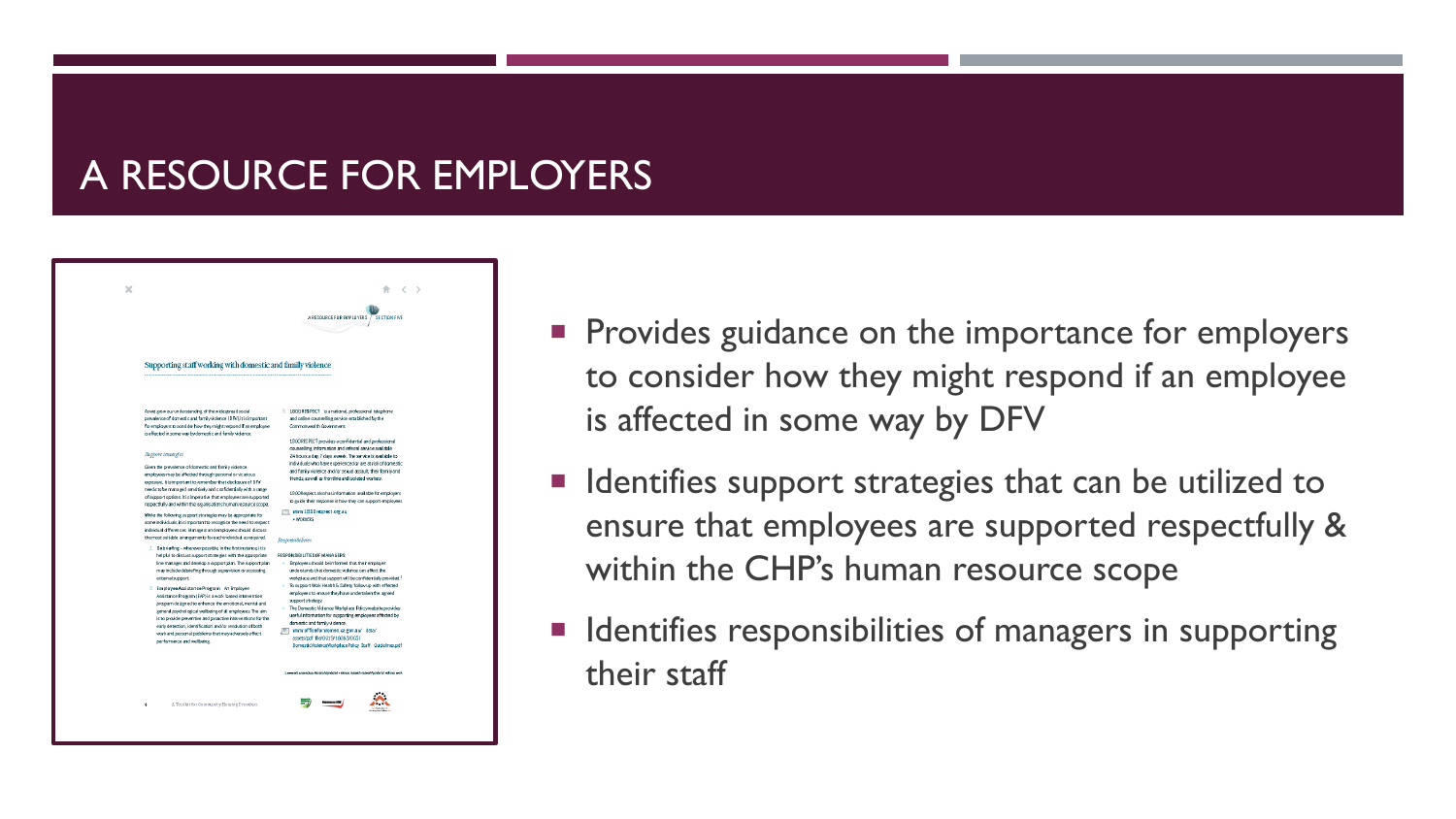## SECTION 6: A RESOURCE FOR HOUSING PROFESSIONALS

- **The following resources have been developed to support all staff working across a** CHP to increase their understanding about DFV
- The information resources could be used as part of a staff induction kit and would support staff information sessions as part of building a CHP's housing management practice
	- ❖ Information on DFV
	- $\div$  The Duluth Model understanding power and control
	- $\cdot$  **NSW Government policy & practice initiatives on DFV**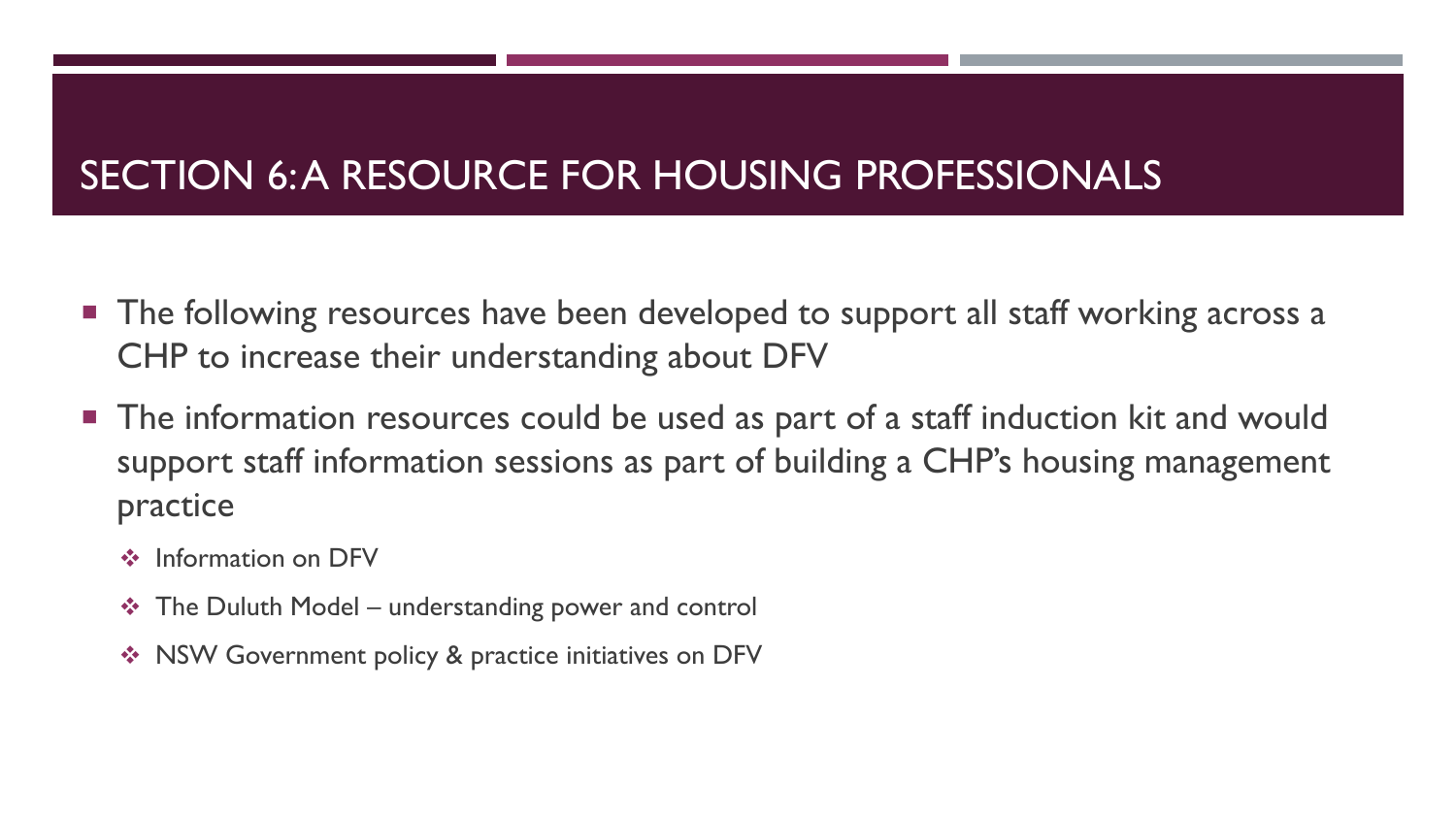#### INFORMATION ABOUT DOMESTIC & FAMILY VIOLENCE

#### **Provides a definition of DFV**

- Domestic and family violence refers to a situation where one partner in a relationship, or a family member, is **using violent and/or abusive behaviours in order to control and dominate another.**
- Abuse happens when **one person tries to control or hurt another**.
- Abuse may be **physical, such as hitting, pushing or choking**.
- Abuse can also be other things such as **putting a victim down, making a victim feel worthless, or being possessive and jealous to prevent the person from speaking to friends or family**.
- $\blacksquare$  Identifies where CHPs can find out useful information about DFV [www.1800respect.org.au](http://www.1800respect.org.au/)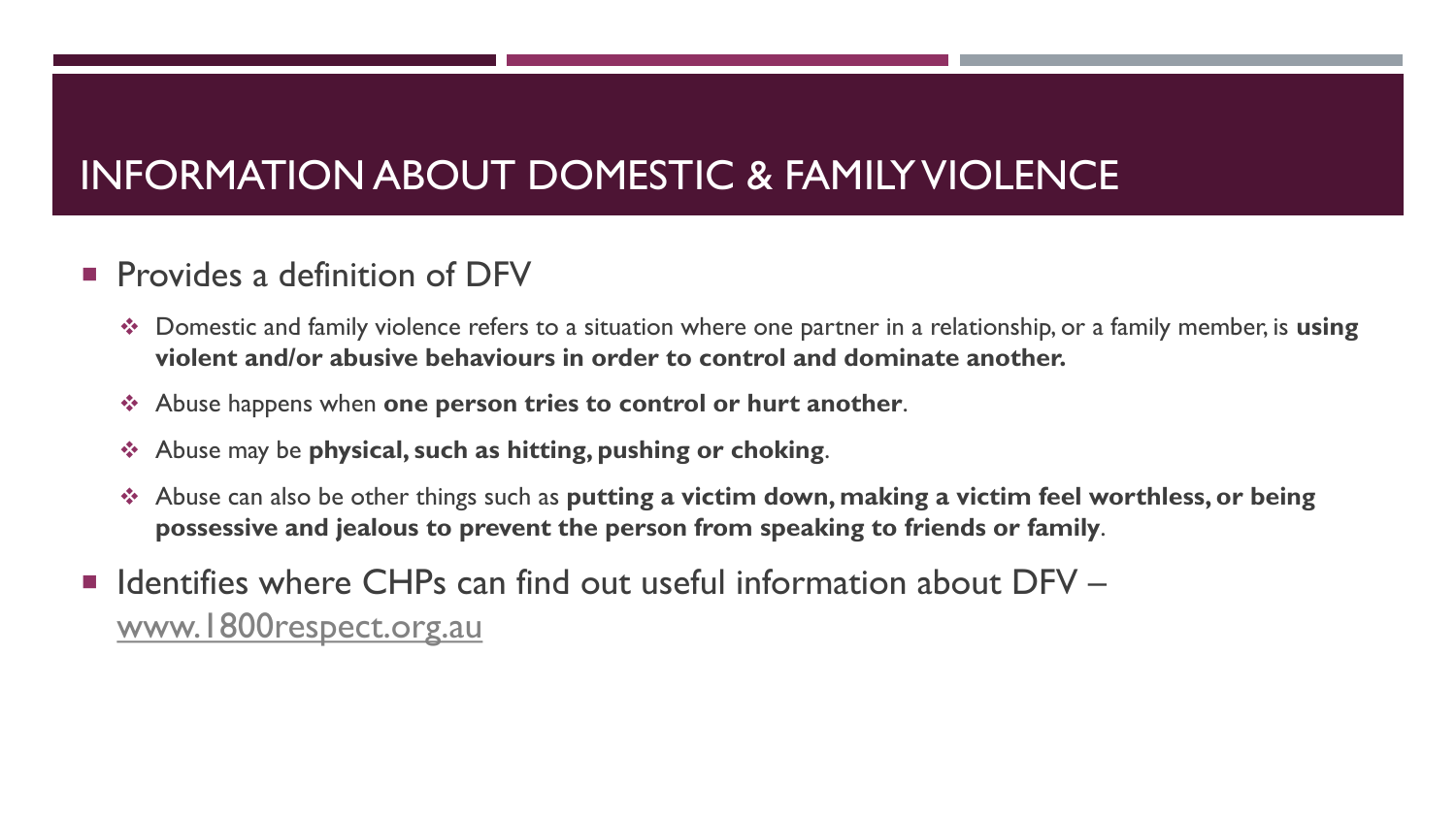#### WHO IS AFFECTED BY DOMESTIC & FAMILY VIOLENCE?

- **Nomen & their children**
- **People in Lesbian, Gay, Bisexual, Transgender, Intersex & Queer relationships**
- **Aboriginal & Torres Strait Islander communities**
- **EXECUTE: Culturally & Linguistically Diverse communities**
- **Older women**
- **Nomen with a disability**
- **Women in rural and remote communities**
- Men though data tells us that in 2012, 87% of domestic & family violence victims were women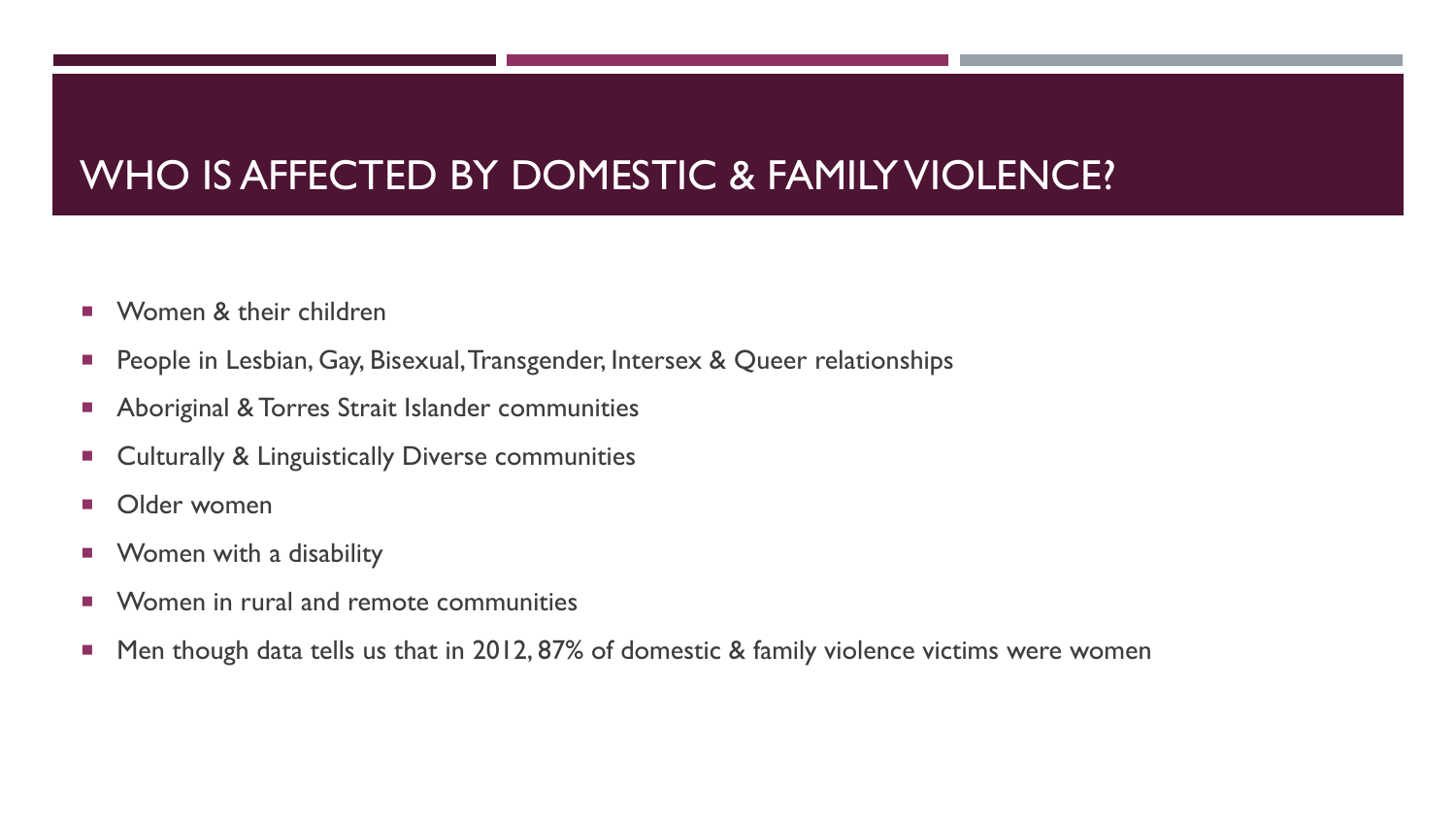#### INDICATORS OF DOMESTIC AND FAMILY VIOLENCE

The three categories below provide a guide to some of the characteristics to the potential existence of DFV.

- **Physical**
- **Emotional**
- **Social**

Some characteristics may not be initially evident and may present over time. If an individuals' emotional, social or psychological presentation becomes uncharacteristic to their usual / previous presentation it may be an indicator of DFV.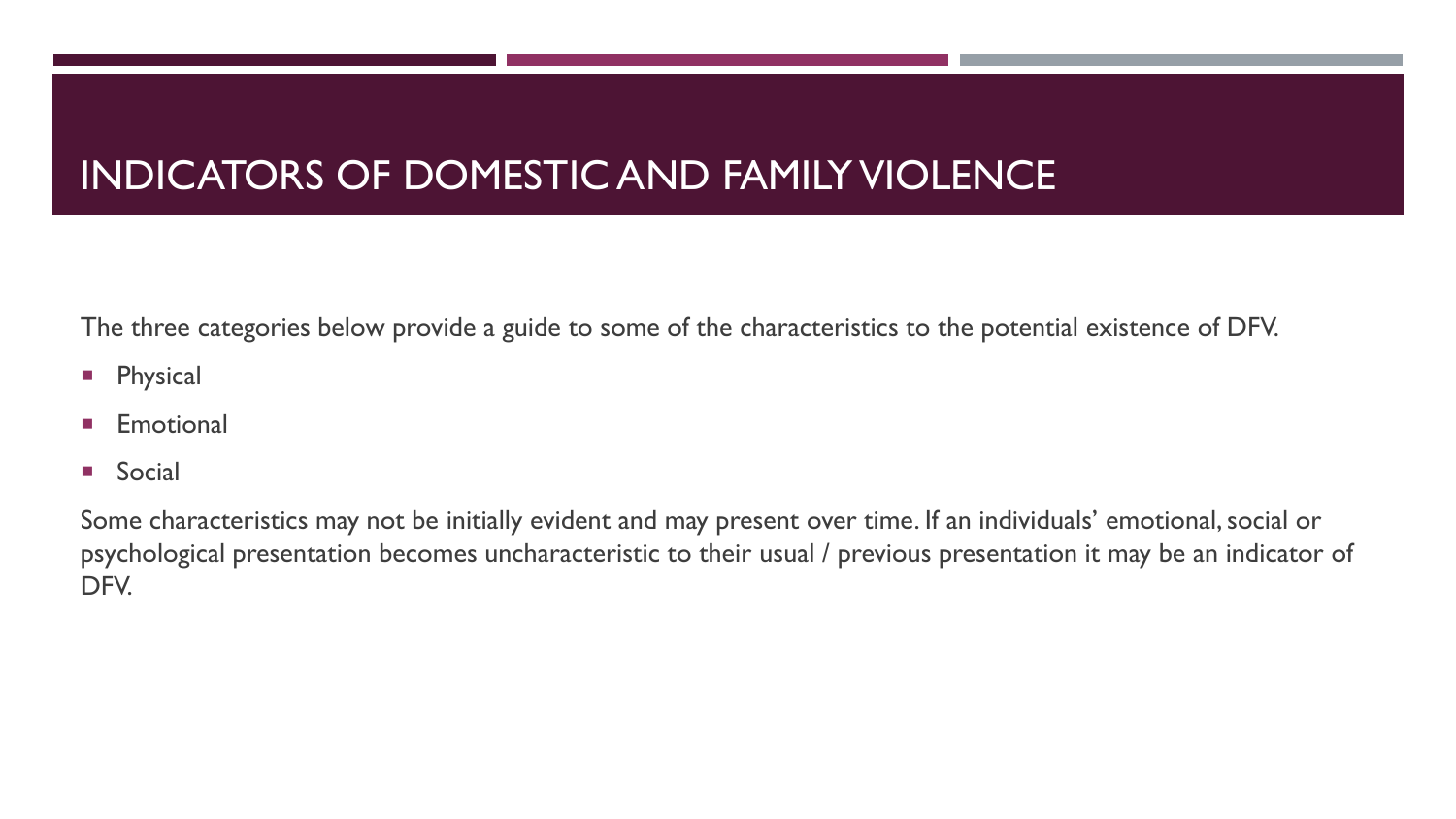#### CHALLENGING MISINFORMATION ABOUT DOMESTIC & FAMILY **VIOLENCE**

- One of the challenges in seeking to address DFV is that there is a lot of misunderstanding and myths about the issue
- Such misinformation not only creates further difficulties to prevent DFV but also reinforces stereotypes
- The Myths & Truths resource can be used for quick quizzes in staff meetings for example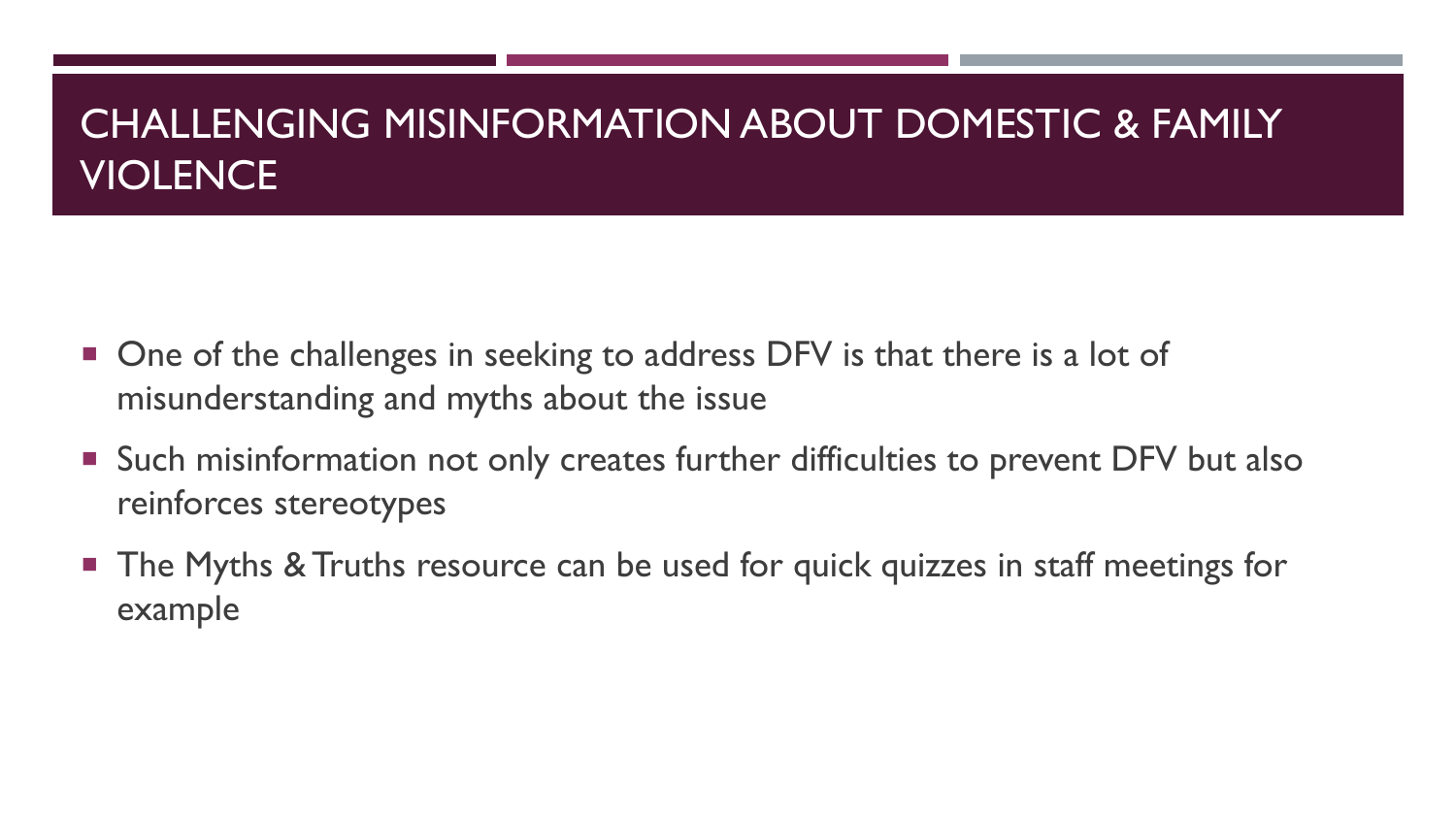#### MYTHS ABOUT DOMESTIC & FAMILY VIOLENCE

- **Myth:** Domestic and family violence happens only to poor, uneducated women and women from certain cultures. **Truth**: People of any class, culture, religion, sexual orientation, marital status and age can be victims or perpetrators of domestic violence.
- **Myth:** Most people who commit violence are under the effects of alcohol or drugs.

**Truth**: Although many abusive partners also abuse alcohol and/or drugs, and some are more likely to be physically violent or use more extreme violence when their judgement is impaired, this is not the underlying cause of the abuse. Many people who abuse alcohol or drugs are not violent and abusive. Alcohol and/or drugs do not cause domestic violence.

**Myth:** Some people deserve to be abused; they are responsible for the violence or they provoke it.

**Truth**: No one deserves to be abused. The only person responsible for the abuse is the abuser. Abusers tend to blame the victim for their behaviour.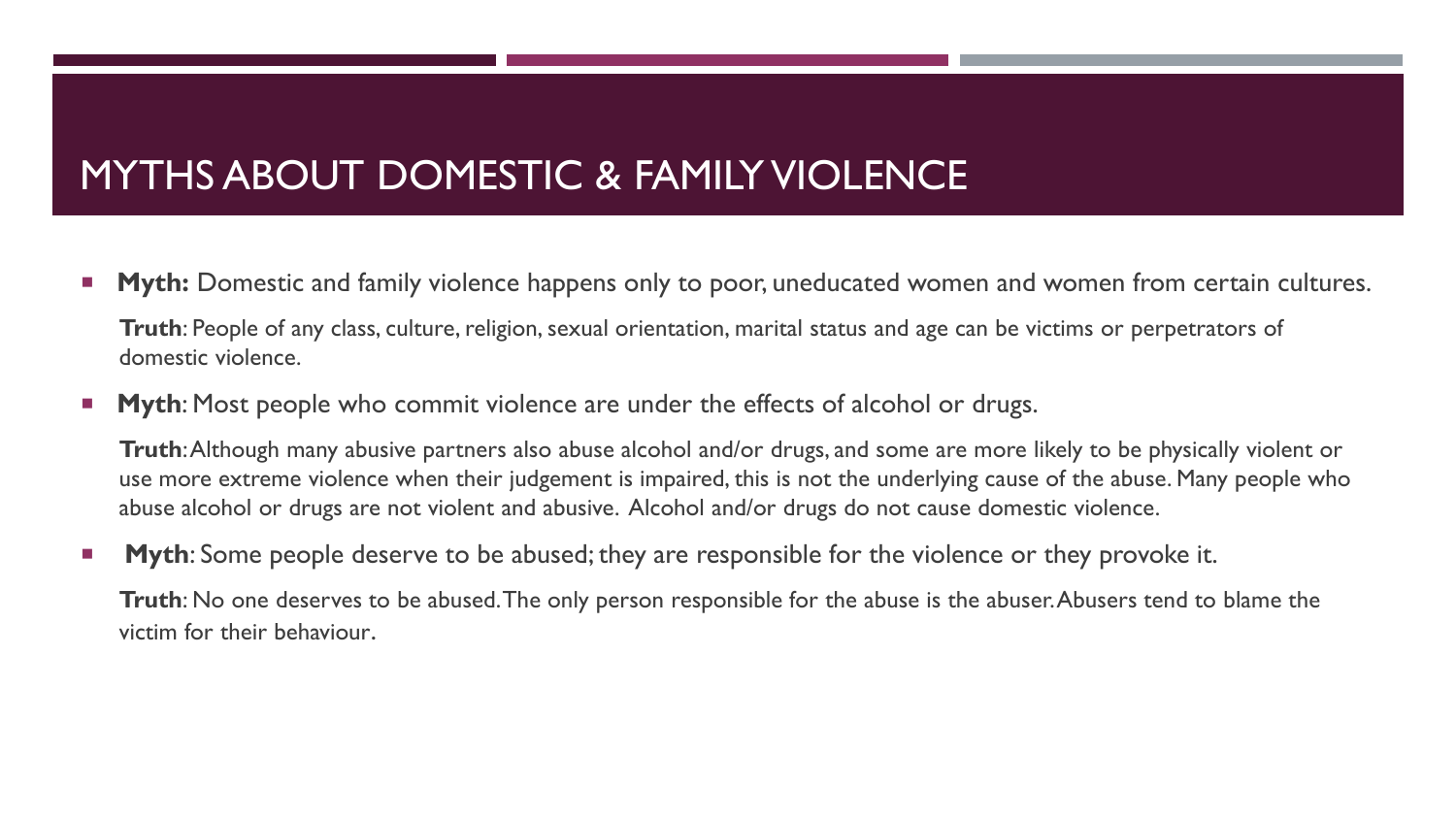### MYTHS ABOUT DOMESTIC & FAMILY VIOLENCE CONT…

#### **Myth:** If the victim didn't like it, she would leave.

**Truth**: There are many reasons why a woman may not leave, including fear for herself, her children and even pets. Often women face significant practical barriers to separating from their partners, including a lack of money and housing options. Due to the effects of the abuse, many women lack confidence in their own abilities and accurate information about their options. Not leaving does not mean that the situation is okay or that the victim wants to be abused. The most dangerous time for a woman who is being abused is when she tries to leave. Often a victim does not necessarily want to leave the relationship but wants the violence to stop. Providing non-judgmental support is vital.

**Myth:** Abusers are mentally ill, psychopathic or have a personality disorder.

**Truth**: Research does not support this view. Most men who use violence against family members demonstrate acceptable behaviour in other settings. Many are considered respectable members of the community, and other people are often reluctant to believe they could be abusive.

**Myth:** Domestic and family violence is a personal problem between a husband and wife

**Truth**: Domestic and family violence affects everyone and is everyone's business.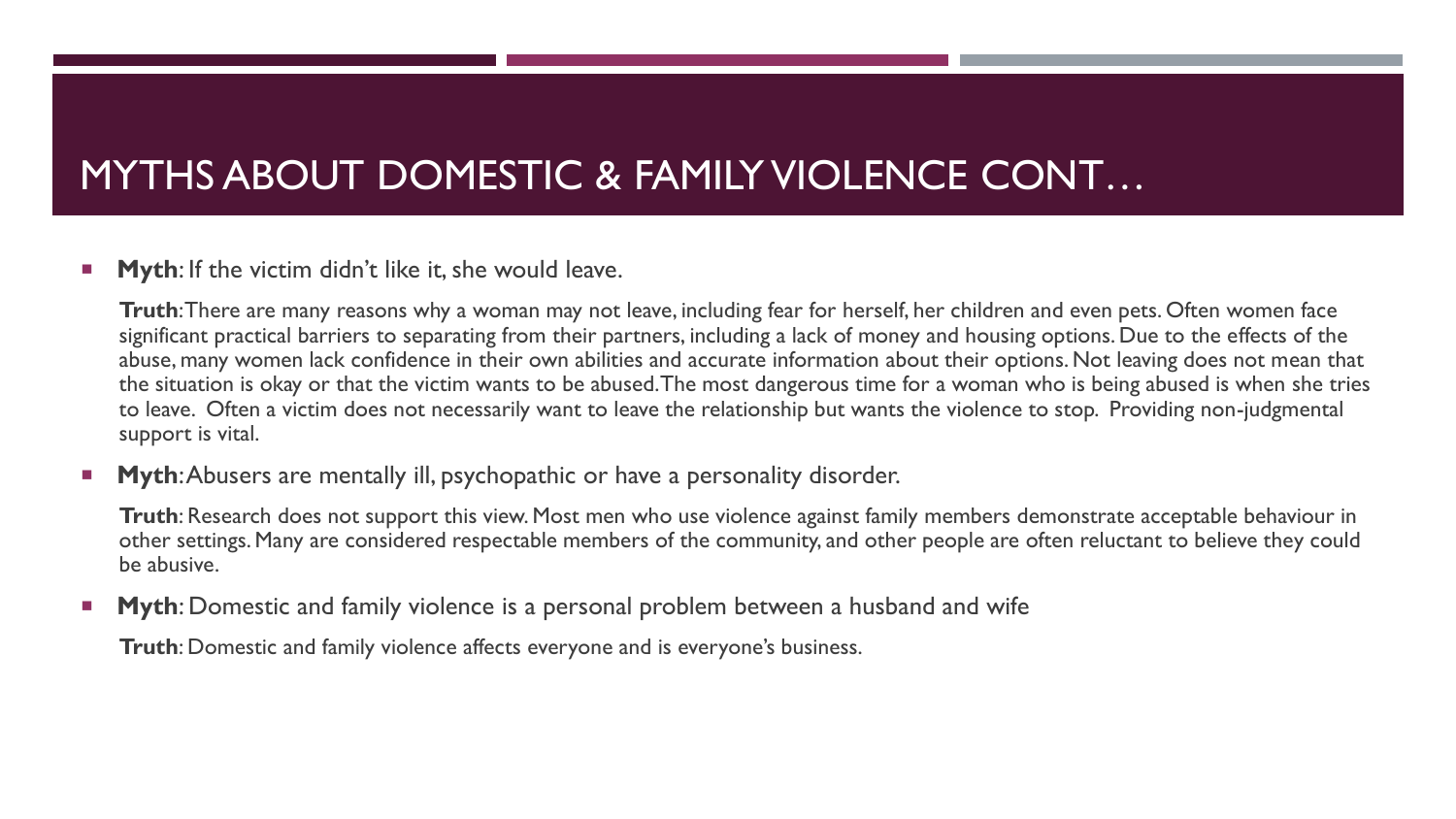#### MYTHS ABOUT DOMESTIC & FAMILY VIOLENCE CONT…

**Myth:** Stress and anger lead to violence.

**Truth**: Violent behaviour is a choice. Perpetrators use it to control and dominate their victims, and their actions are very deliberate. Usually perpetrators of domestic and family violence are never violent outside the home or in public, even when under stress.

**Myth:** Violence is about anger and rage. The perpetrator just snapped because they were angry.

**Truth**: Domestic and Family Violence is about power and control. Family violence nearly always happens in private, with no witnesses. Perpetrators do not generally abuse their workmates or bosses, regardless of the amount of stress they experience at work. Very often abusers hurt victims in parts of their bodies where the injuries won't show. Perpetrators are often highly manipulative and blame the victim when they are physically violent for making them angry. This is not acceptable.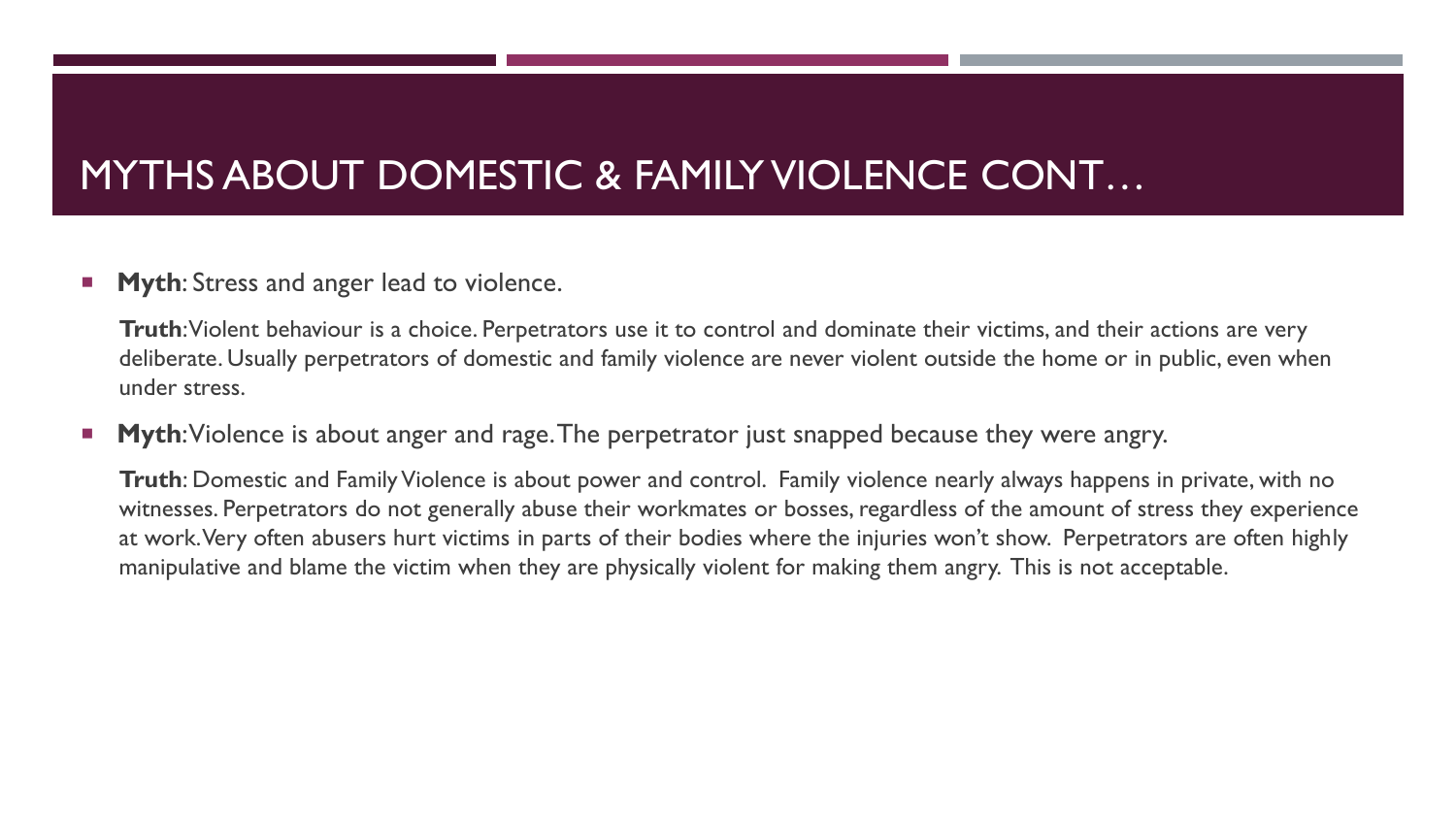#### THE CYCLE OF VIOLENCE



- On average, a victim will leave a DFV relationship seven times before she leaves permanently
- It is important to understand the psychological reasons for this decision.
- The cycle of violence offers an understanding around the recidivist dynamic between perpetrators and victims.
- The cycle of violence theory explains how and why the behaviour of a person who commits domestic violence may change so dramatically over time, and why victims of domestic violence often remain in the abusive relationship for so long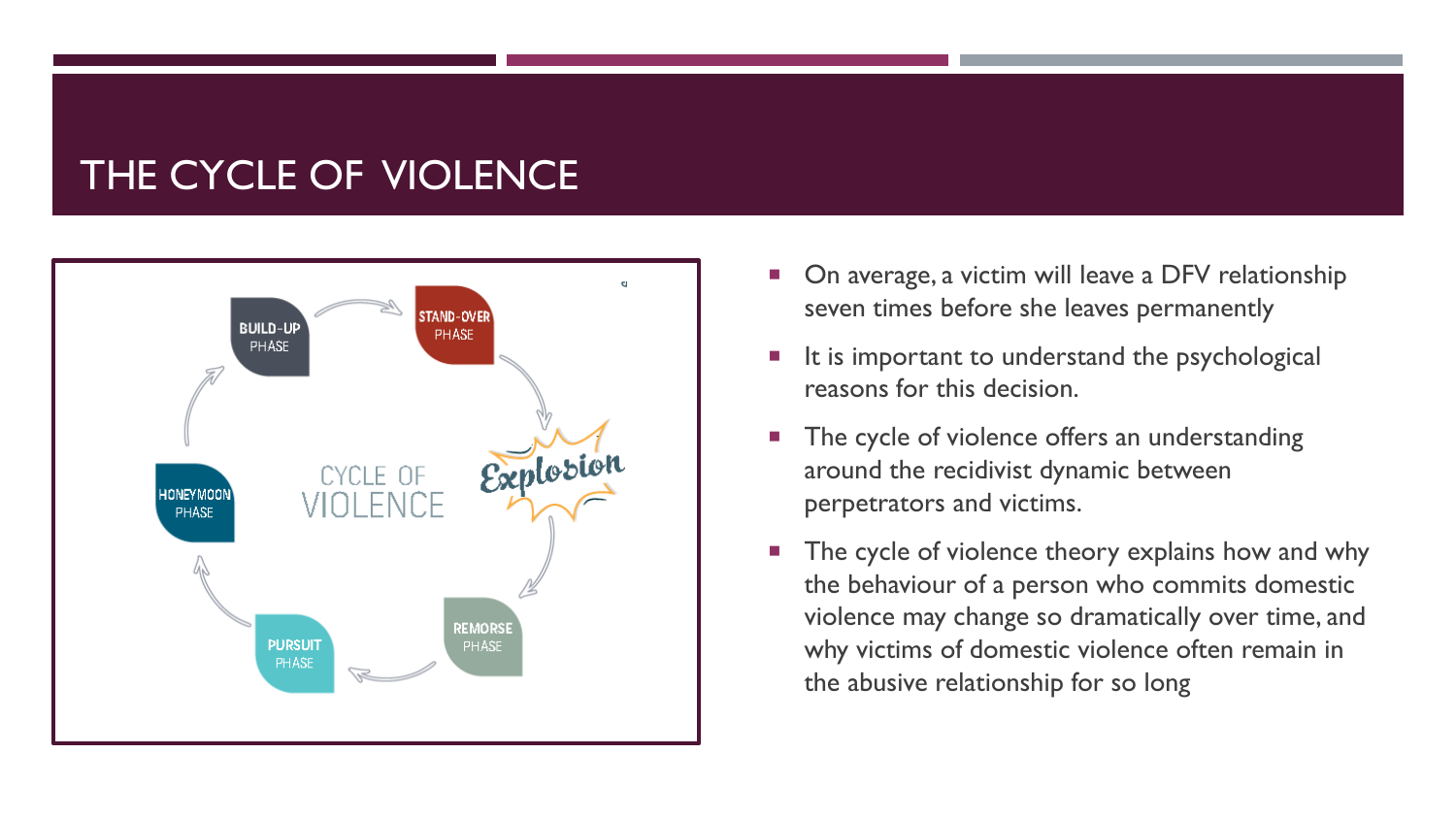#### UNDERSTANDING THE NEEDS OF A PERSON EXPERIENCING DOMESTIC & FAMILY VIOLENCE



- It is beyond the scope of this Toolkit to articulate and understand the myriad of needs a person may require.
- **However, while it is important to be mindful of individual differences** and circumstances, it is reasonable to assume there are some common needs a person experiencing DFV requires.
- Understanding the needs of a person experiencing DFV can be viewed as a model similar to Maslow's Hierarchy of Needs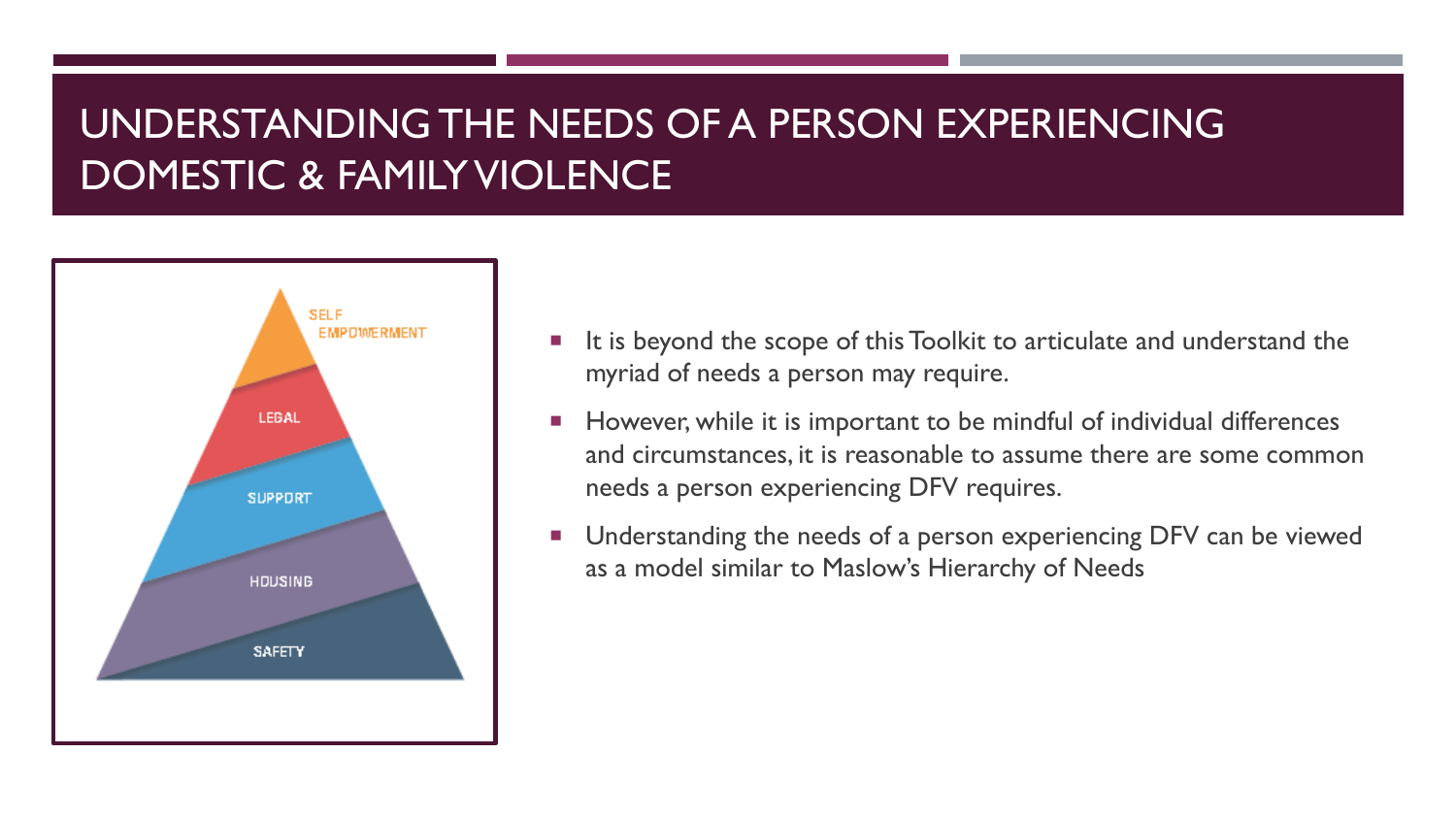#### THE DULUTH MODEL: BUILDING A CONSISTENT APPROACH

- **The Duluth Model is a widely supported practice model that is used internationally**
- It defines domestic and family violence broadly to include social, emotional and financial abuse
- **Three principles of reducing risk, increasing safety and ensuring perpetrator accountability are the foundation of** the model
- **The feminist theory underlying the Duluth Model is that men use violence within relationships to exercise power** and control.
- This is illustrated by the Power and Control Wheel. According to the Duluth Model, "women and children are vulnerable to violence because of their unequal social, economic, and political status in society."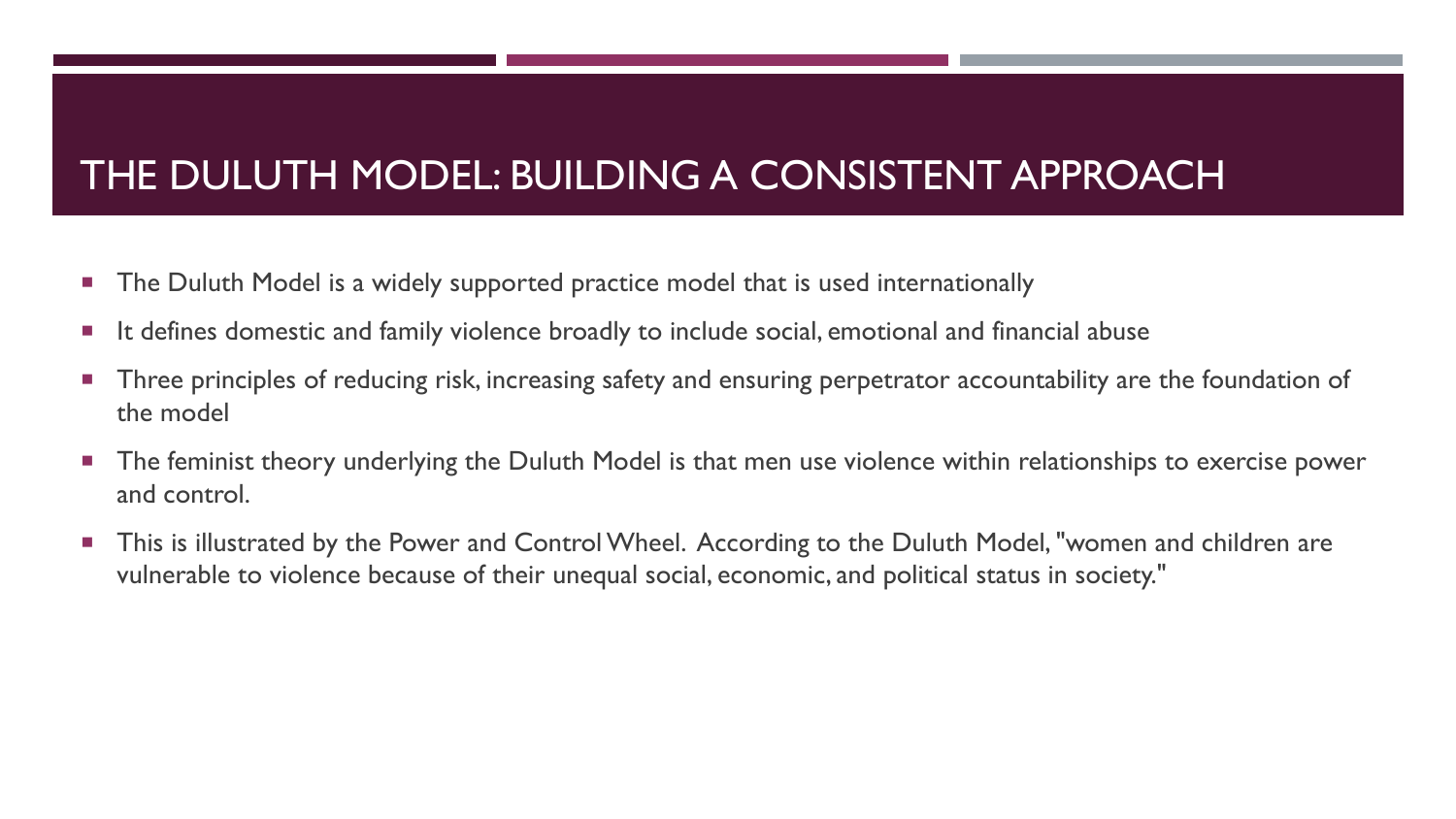#### POWER AND CONTROL VERSUS **EQUALITY**

- Domestic & family violence is characterized by the pattern of actions that an individual uses to intentionally control or dominate his intimate partner.
- That is why the words "power and control" are in the centre of the wheel.
- A perpetrator systematically uses threats, intimidation, and coercion to instil fear in his partner.
- Making the Power and Control Wheel gender neutral would hide the power imbalances in relationships between men and women that reflect power imbalances in society.
- By naming the power differences, we can more clearly provide advocacy and support for victims, accountability and opportunities for change for offenders, and system and societal changes that end violence against women.



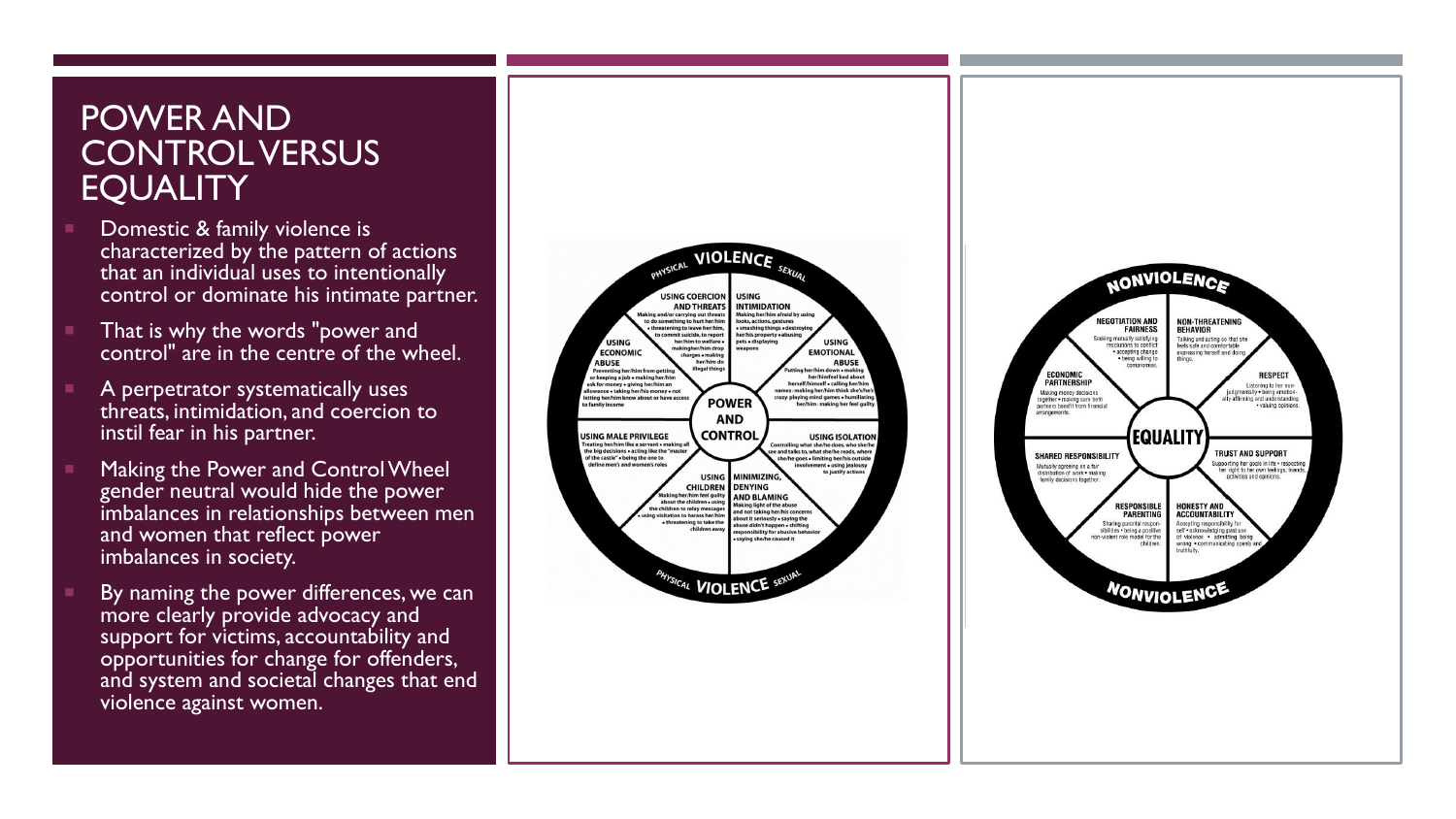## STARTING A CONVERSATION: SOME QUESTIONS YOU MIGHT ASK

- *Are you OK?*  Sometimes asking a simple question such as 'Are you OK' can provide an opportunity for the person to talk about the situation.
- **P** You appear to be stressed. Is there anything happening that is stressing you? Sometimes asking an open question by using descriptive words such as 'stressed' instead of asking directly about DFV can assist the person to disclose. It also provides a supportive non-judgemental environment that promotes self-empowerment.
- *You seem to be hurt can I ask what happened?* Such a question is more often used if a person displays physical signs of being harmed. Wherever possible it is important to let the person know you have noticed they are hurt as often victims of DFV feel isolated and silenced.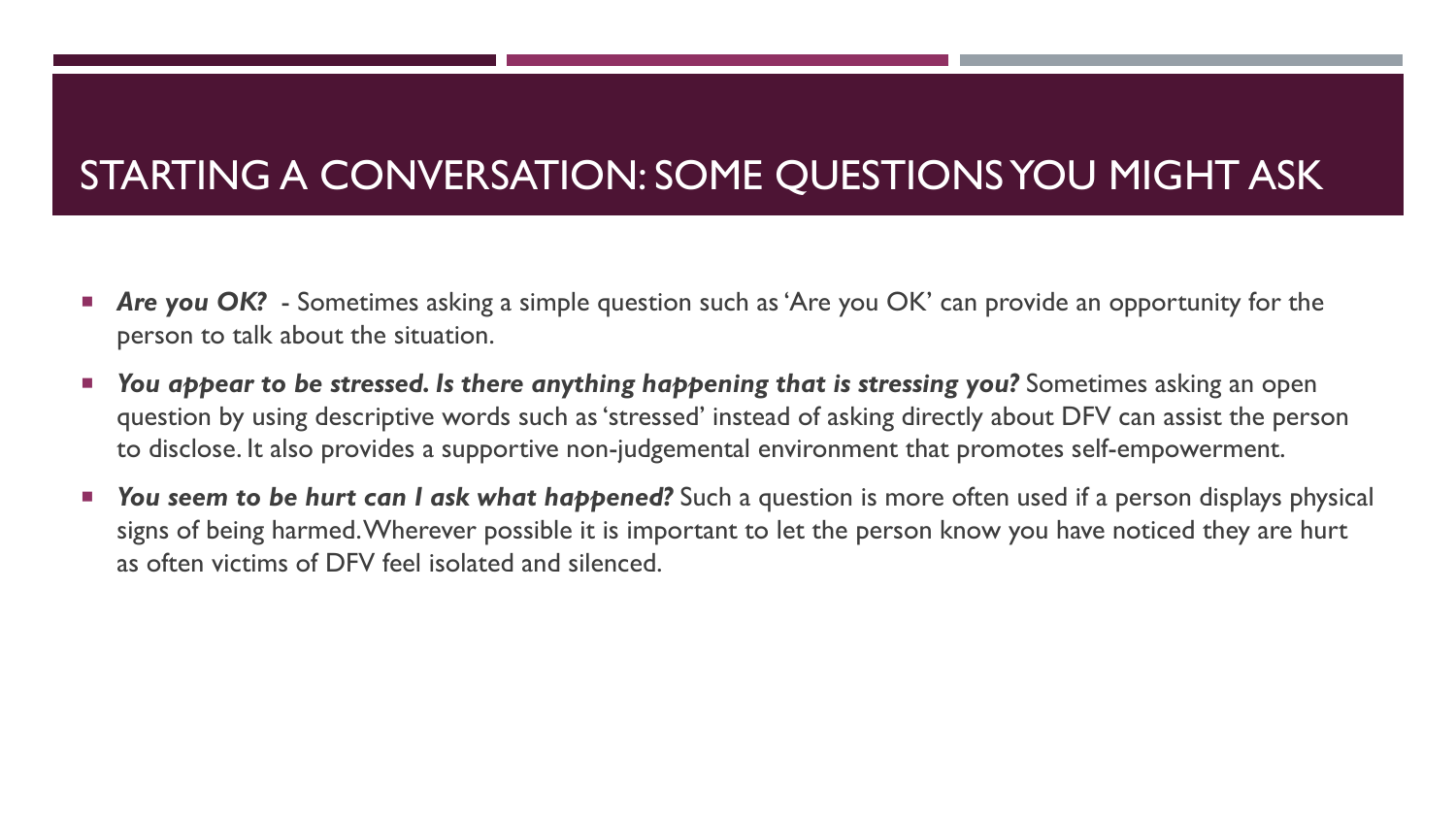#### STARTING A CONVERSATION CONT…

- *Would you like some support?* Due to the psychological effects of DFV a victim may not know how or where to ask for support. At this stage it is important that the person be reassured that support is available and that they do not need to organise this alone.
- Are you safe? You have a right to be safe. Regardless of which question is used it is crucial that the message of 'a right to safety' is reinforced. In doing so, the language of abuse is challenged by introducing a sense of hope and empowerment.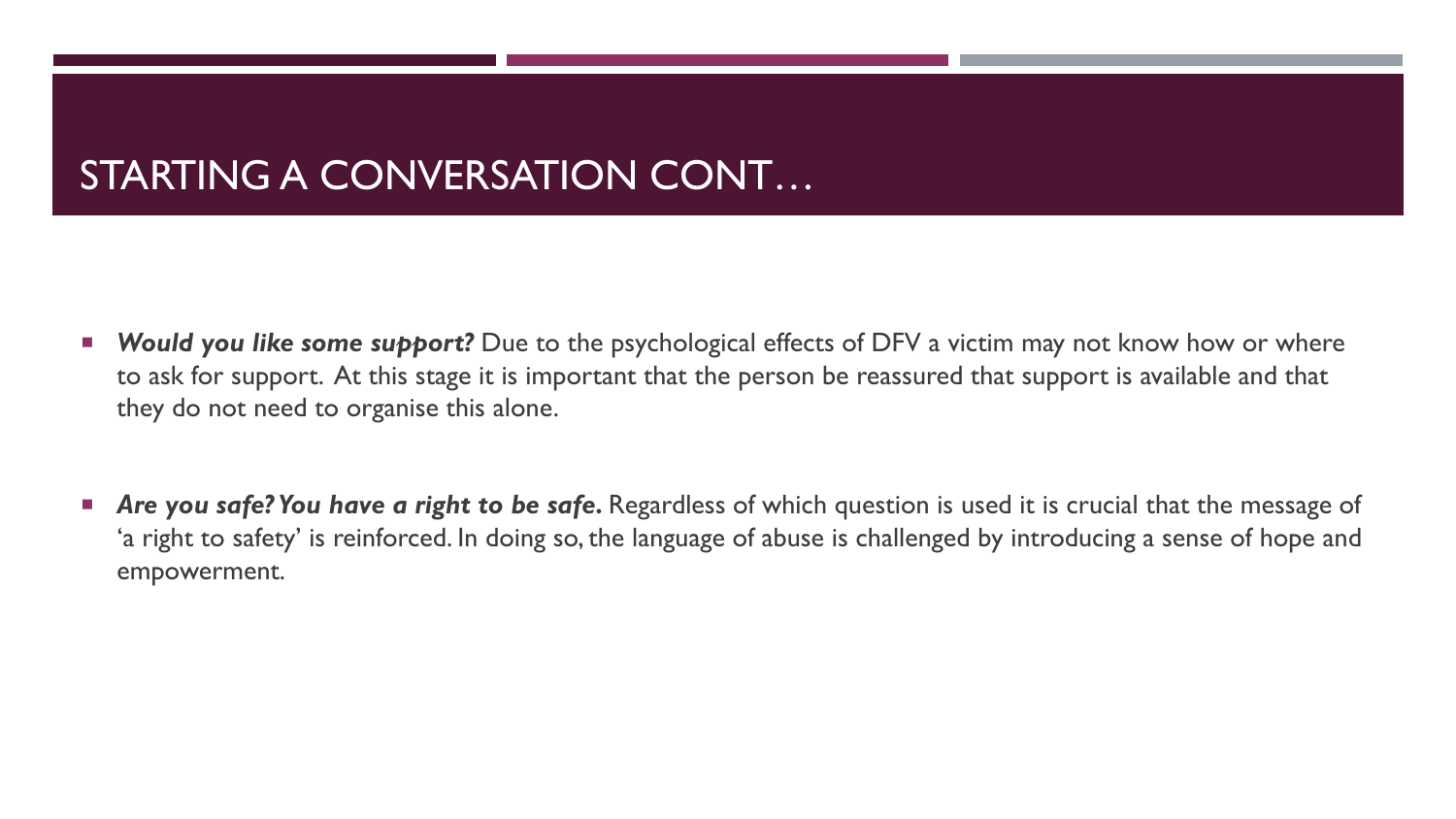#### NSW GOVERNMENT POLICY & PRACTICE INITIATIVES

Current NSW Government responses:

- **Start Safely –** Start Safely subsidy has been expanded in 2016.
- **Staying Home Leaving Violence –** has been expanded to 4 new sites in 2015-16 (now in 23 locations).
- **Safer Pathway –** Central Referral Point, Local Coordination Points, automatic referrals from Police to Domestic Violence Court Advocacy Service or Victims Services.
- **NSWPF DV Evidence in Chief** (means victims are now interviewed when police are at the scene).
- **Domestic Violence Disclosure Scheme Police/NGO partnerships for DVDS** being trailed in 4 sites.
- The availability of **temporary accommodation** to support DFV victims through FACS Housing offices and Link2Home. The Link2Home telephone service is available 24 hours a day, 7 days a week, every day of the year on **1800 152 152**. This is a free call from a landline.
- **Domestic Violence Line** is a statewide free call number and is available 24 hours, 7 days a week on **1800 656 463**.
- **Specialist Homeless Services** that places a key importance on accommodation and support in response to DFV.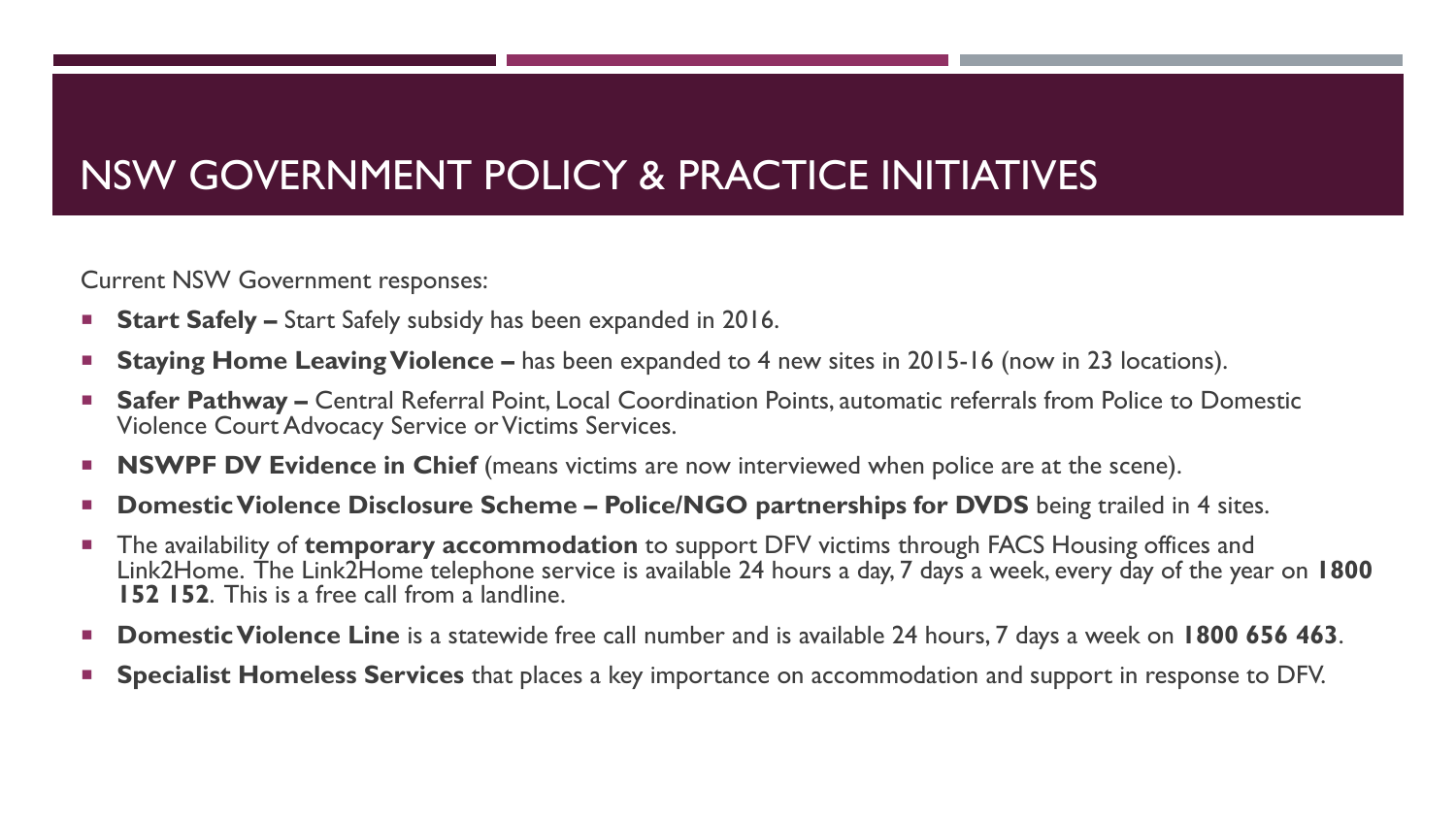#### USEFUL RESOURCES

- **Useful information about domestic and family violence can be found on the 1800 RESPECT National Sexual** Assault, Domestic Violence Counselling Service [www.1800respect.org.au](http://www.1800respect.org.au/)
- Daisy is an app that connects women around Australia to services. Daisy can link you up with a service phone number, be used to search the internet for more information and let you know what to expect when contacting a service. Family members and friends can use Daisy to gather information and support a loved one's decision making. It is available through both Google Play and the Apple App Store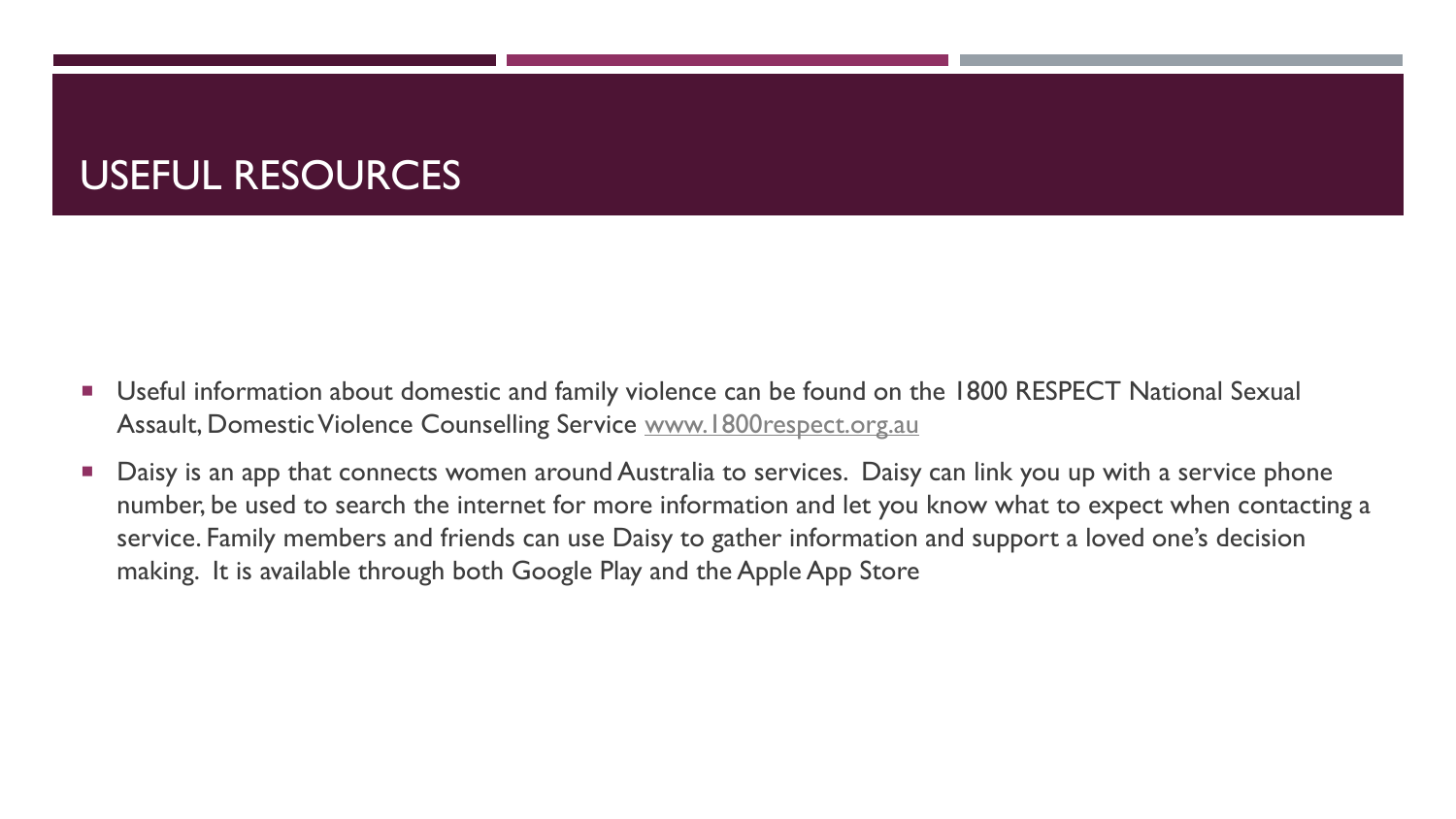#### STRENGTHENING PRACTICE: INTERVENING EARLY

- Housing professionals have a key role to play, alongside their colleagues in social services, health and the police, in keeping people safe.
- Housing professionals are ideally placed to identify victims of domestic and family violence, but only if they know what to look for.
- **Signs of domestic and family violence can be difficult to detect. Sometimes people may not even be aware that** they are a victim.
- It is vital that housing professionals are able to identify abuse and recognise possible indicators.